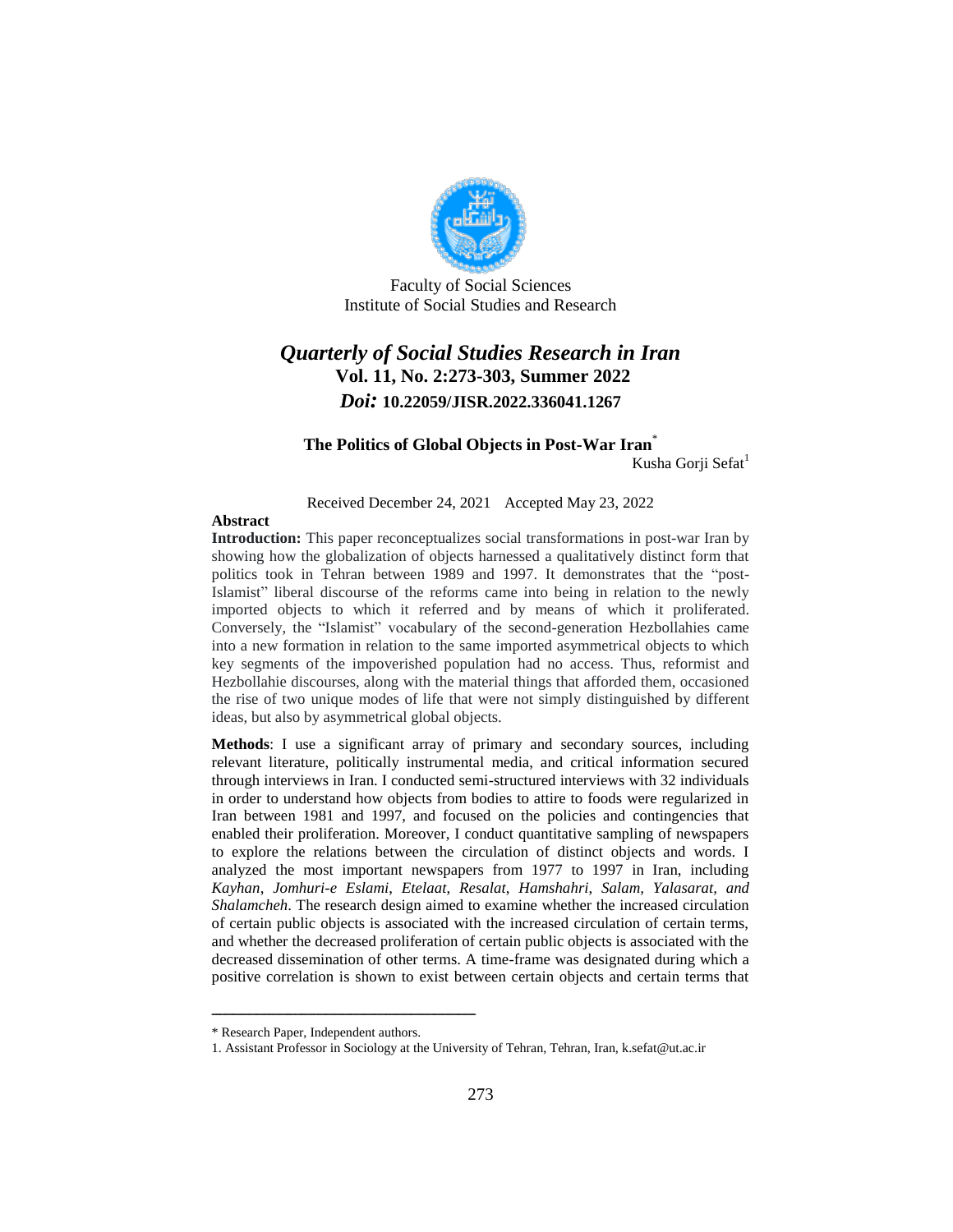either emerged simultaneously, or were eliminated together from the public. This analysis is central to understanding the links between words and their material referents, and their political implications in Iran.

**Findings**: The paper provides a material account of the emergence of two distinct political vocabularies that proliferated across Iran between 1989 and 1997. It explores how the circulation of asymmetrical objects, that is, newly imported consumer goods, afforded two different signifying chains. In the process, the paper illustrates how the inflow of global objects enabled the public circulation of liberal terms such as "freedom" and "plurality." One was now "free" to choose between various soft drinks, attire, and foreign cars within the emerging "plural" markets. The more international objects were imported, the more liberal terms circulated through them, and the more these terms were disseminated, the more demand they generated for the import of foreign things so that the appearance and subsequent regularization of global objects were central to the formation of a post-Islamist liberal vocabulary in Iran during the 1990s. The same imported objects, however, engendered a different set of words and ideas among key segments of the impoverished population. The politico-Islamic vocabulary of martyrdom was mobilized in a new way in relation to the dispersion of the same international objects to which the impoverished had no access. Whereas the term *"*justice," for instance, had been deployed in relation to vengeance against Saddam during the Iran-Iraq conflict, it now referred to closing the gap in the public distribution of asymmetrical foreign objects. In other words, while old Hezbollahie terms remained constant from the dawn of the revolution, the referents for these terms had changed so that the regularization of global objects in Iran was also central to the reconfiguration of the Hezbollahie vocabulary.

**Conclusion**: By exploring the relations between things and political discourses, the paper illustrated how the globalization of objects was central to the assemblage of a new form that politics took in Tehran between 1990 and 1997. In so doing, the paper focused on objects as distinct kinds of mediums that can afford, by means of their materiality, alternative systems of signs, and contesting backgrounds of shared meaning.

**Keywords:**. Post-war Iran, Objects, Language, Reforms, Hezbollahies

#### **References**

- Abazari, Y., & Zakeri, A. (2019), **Three decades of coexistence of religion and neoliberalism in Iran**, Tehran: Political Criticism. *(In Persian)*
- Arjomand, S. (1999), *After Khomeini: Iran under his successors*. , Oxford: Oxford University Press.
- Avini, M. (1983-1986), Goruh-e Defa-e Moghadas, Morteza Avini, *Revayat-e Fath*, Telvision, Islamic Republic of Iran Broadcasting, Channel One.
- Avini, M. (1985), **Narration of win, Holy Defense group**, Islamic Republic of Iran Broadcasting, Channel I. *(In Persian)*
- Avini, M. (1989), "There is a way beyond the common rules of experimental cinema", **Monthly Journal of Sureh**, No. 6: 38-40. *(In Persian)*
- Avini, M. (1992a), "Islamism or republicanism", **Monthly Journal of Sureh**, , No. 1: 4-11. *(In Persian)*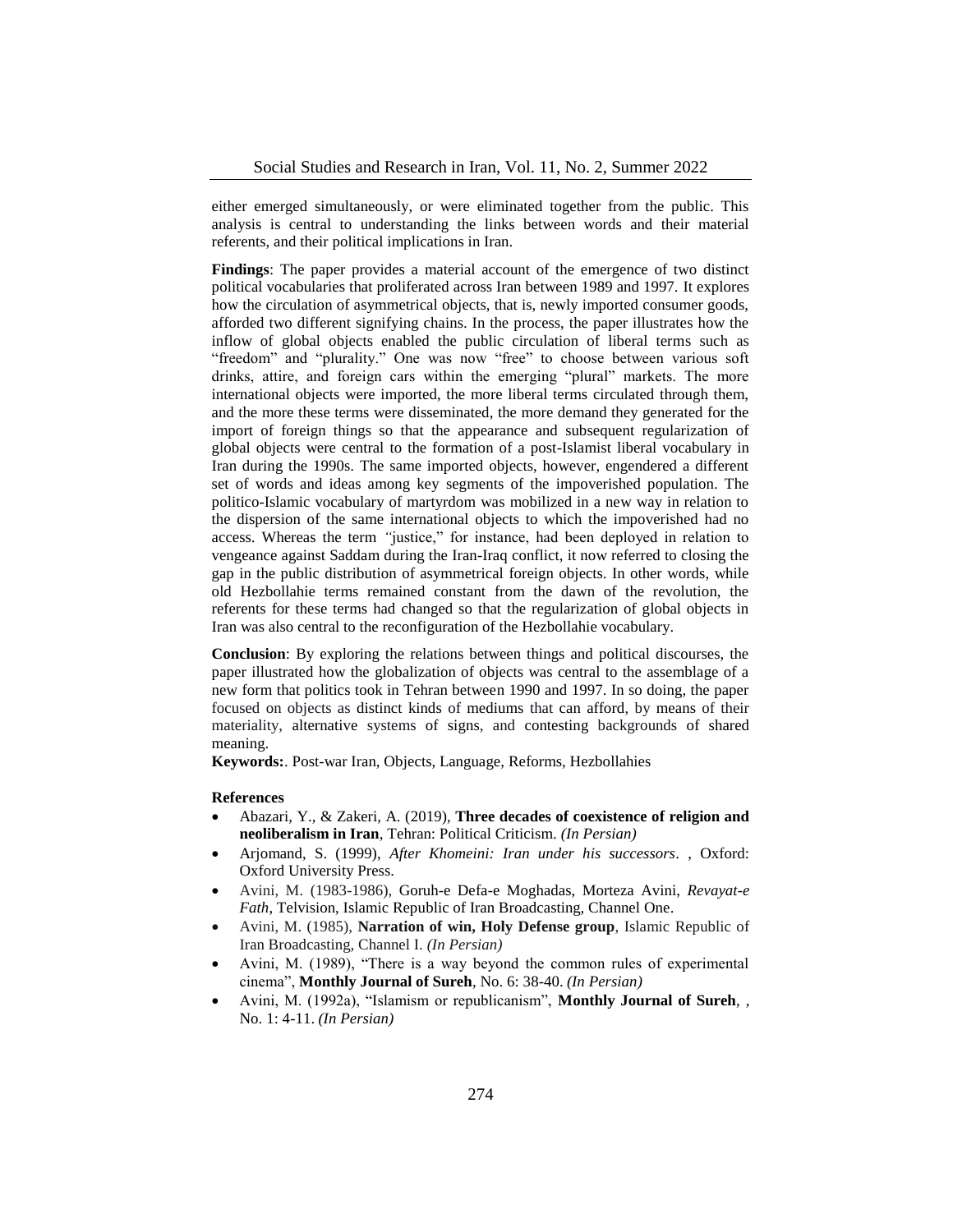- Avini, M. (1992b), "Why are intellectuals trusted?", **Monthly Journal of Sureh**, No. 1: 4-9. *(In Persian)*
- Avini, M. (1993), "Charter of the new testament of art," **Monthly Journal of Sureh,** No. 1: 40-47. *(In Persian)*
- Bayat, A. (2007), **Making Islam democratic: social movements and the post-Islamist turn**, Stanford: Stanford University Press.
- Behrouzan, O. (2016), **Prozak Diaries: psychiatry and generational memory in Iran**. Stanford: Stanford University Press.
- Doostdar, A. (2018), **The Iranian metaphysical: explorations in science, Islam, and the uncanny***. ,* Princeton: Princeton University Press.
- Hosseini, M. (2010), **Tan Dal: the evolution of political culture in Iranian cinema**, Tehran: New Rokhdade No. *(In Persian)*
- Kashi, M.J.G. (2010), **Revolution and otobiography**. Tehran: Manuscript. *(In Persian)*
- Nomani, F., & Behdad, S. (2006), **Class and labor in Iran**. , Syracuse, NY: Syracuse University Press.
- Osanloo, A. (2009), **The politics of women's rights in Iran**, Princeton: Princeton University Press.
- Roseneil, S. (2015), "The Vicissitudes of Postcolonial Citizenship and Belonging in Late Liberalism." In **Psychosocial imaginaries: perspectives on temporality, subjectivities and acticism**, edited by Stephen Frosh, Basingstoek, UK: Palgrave Macmillan, 145-185.
- Sefat, K. (2020), "Things and terms: relations between materiality, language, and politics in post-revolutionary Iran.", **International political sociology**, No. 2: 175-195.
- Thompson, J. B. (1990), **Ideology and modern culture: critical social theory in the era of mass communication**, Stanford: Stanford University Press.
- Trentmann, F. (2016), **Empire of things: how we became a world of consumers, from the fifteenth century to the twenty-first**. London: Penguin Books.
- Wells, R., & King, E. (1994), "Prestige Newspaper Coverage of Foreign Affaris in the 1990s Congressional Campaigns.", **Journalism & Mass Communication Quarterly**, No. 3: 76-98.
- Wengraf, T. (1999), **Qualitative research interviewing: biographic narrative and semi-structured methods.** London: Sage.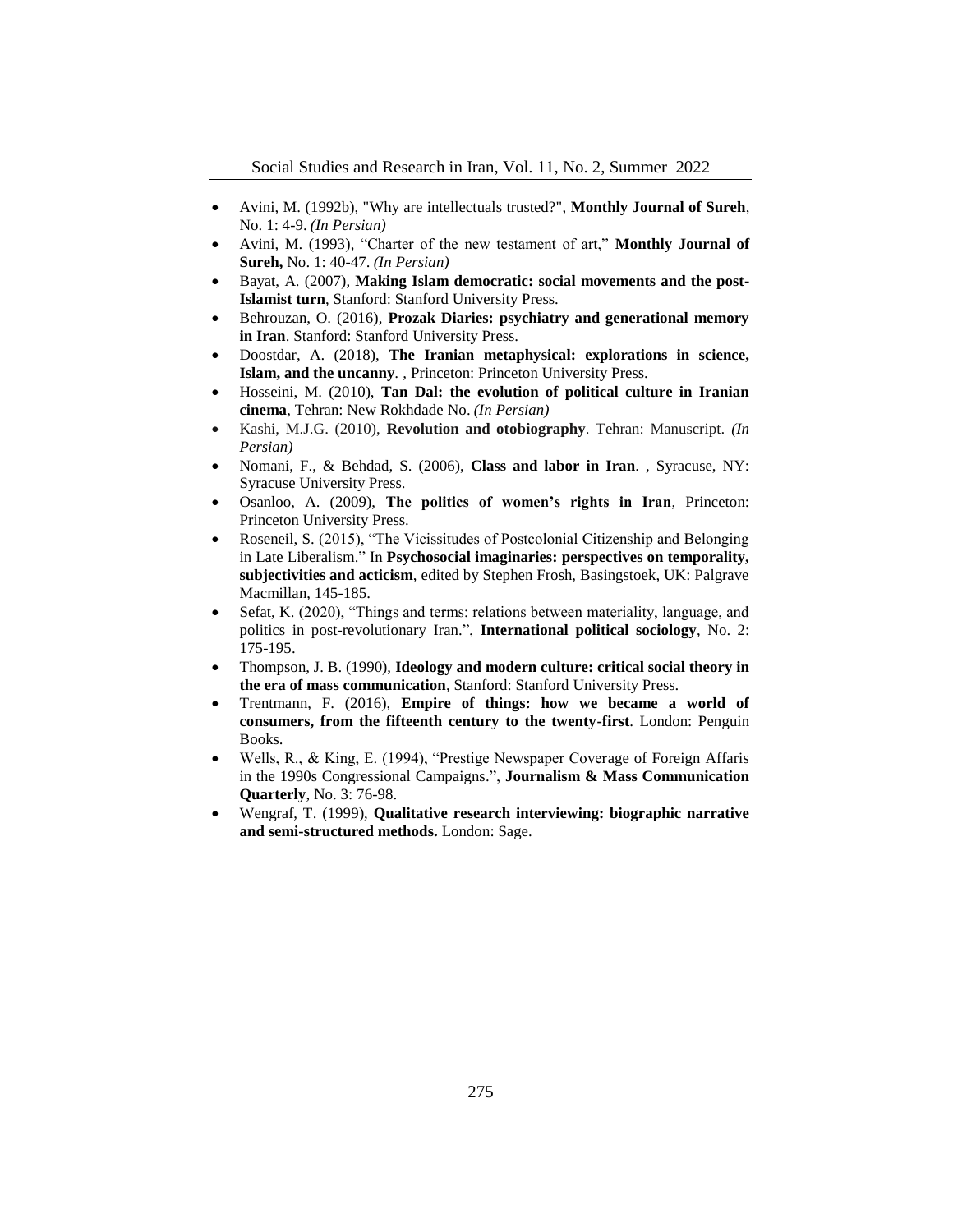$\vdots$ رایان و تحقیقات اجتماعی در ایران / دورۀ ۱۱، شارۀ ۲، تابسآن ۱۴۰۱: ۲۰۳- ۳۰۳-ما ی

**سیاست اشیای جهانی در ایران پساجنگ** \*

کوشا گرج*ی صف*ت ٰ

تاریخ دریافت: 1400/10/03 تاریخ پذیرش: 1401/03/02 **Doi: 10.22059/JISR.2022.336041.1267**

**چکیده**

این پژوهش با بررسی همزمان گذار فرهنگی و مادی نشان میدهد چگونه روابط متغیر اشیا و زبان، نوع خاصی از سیاست را در تهران، در فاصلۀ سالهای 13۶۸ تا 13۷۶ پدیدار میکند. گفتمان لیبرال »پسااسالمگرا« ی اصالحات درخصوص اشیای وارداتی ایجاد شد که به آنها ارجاع میداد و با آنها بسط مییافت. در مقابل، واژۀ »اسالمگرا« ی نسل دوم حزباللهیها درمورد همان اشیای وارداتی نامتقارنی بازسازی شد که بخشهای مهمی از قشر ضعیف به آن دسترسی نداشتند. بدینترتیب دو 2 گفتمان اصالحطلب و حزباللهی در کنار اشیائی که به هریک مربوط بود، دو شیوۀ زندگی متمایز ایجاد کردند که عالوهبر ایدههای متفاوت هریک، با اشیای جهانی نامتقارن نیز از یکدیگر منفک میشدند. این فرایند روابط پیشین بین واژهها و مرجعهای مادی، آنها را سست و امکان جایگزینی دالها در سطح بیشمار مدلول را با سرعت زیادی فراهم کرد؛ بهطوریکه »فرهنگ شهادت« که در دهۀ ۶0 در ایران رایج بود، بهسرعت رنگ باخت. **واژههای کلیدی**: ایران پساجنگ، اصالحات، اشیا، حزباللهیها، زبان.

\*مقالۀ پژوهشی، تألیف مستقل

1. استادیار گروه جامعهشناسی دانشگاه تهران، تهران، ایران، k.sefat@ut.ac.ir

2. Mode of Life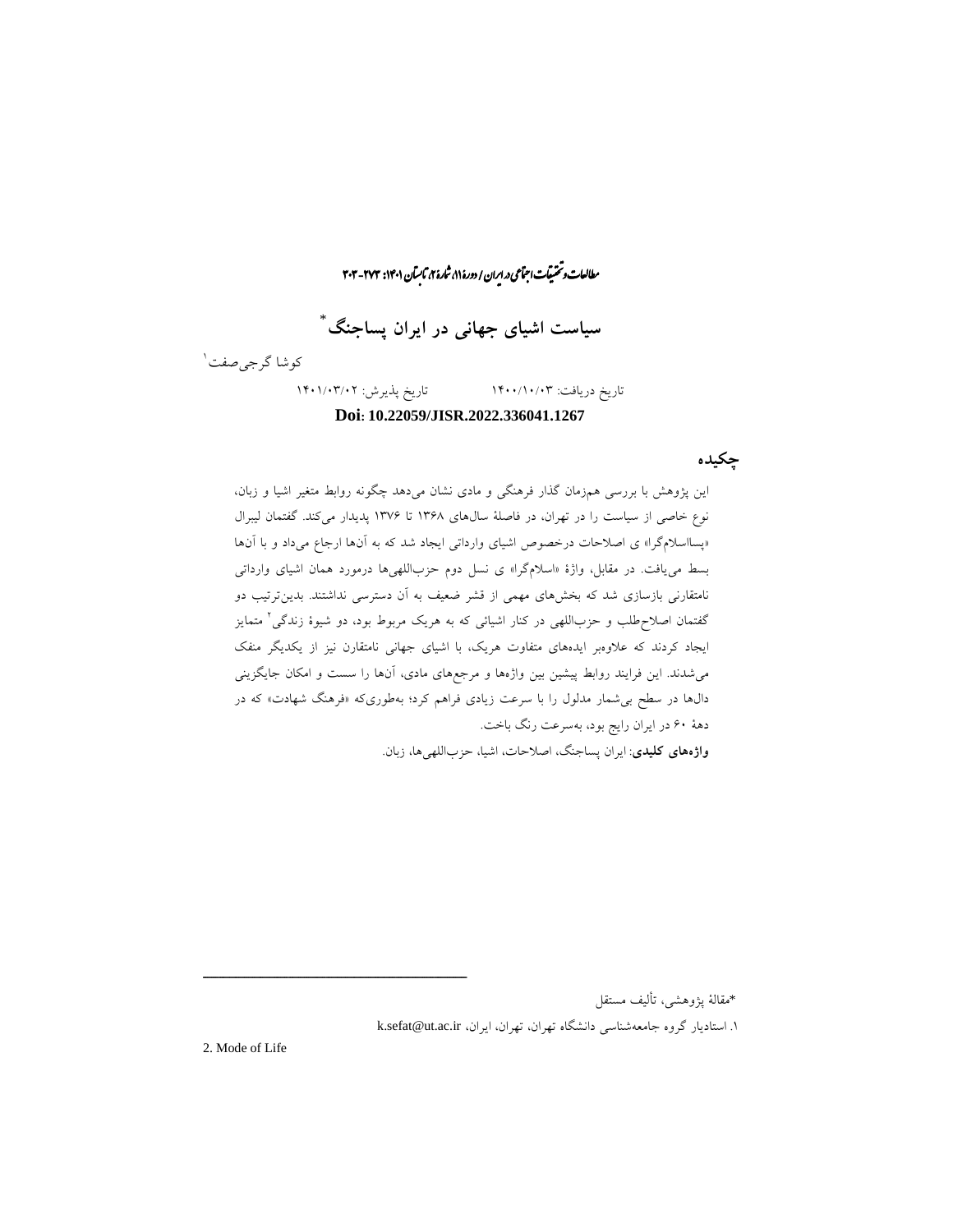**مقدمه**

سؤالی که در پژوهش حاضر مطرح میشود این است که میان اشیا، واژهها و سیاست در ایران پساجنگ چه مناسباتی حاکم است. از اینرو این مطالعه با تمرکز بر ایران بعد از جنگ، توپوگرافی خاصی عرضه میکند که میتوان در آن به کشف روابط بین اشیا، واژهها و سیاست پرداخت. این کار به بهبود درک ما از تغییرات راهبردی که این دوره در ساحت سیاست رخ داد، باری می<sub>ر</sub>ساند. پیشینۀ موضوع در ایران بعد از جنگ عراق، از الگوی تحلیلی انسان.محورانه` برخوردار است که تغییرات سیاسی-اجتماعی را در ساحتی ترکیبی از سوژه و تجمعات اجتماعی بررسی میکند. در نتیجه اجازه نمیدهد بهطور کامل دریابیم که اشیا چگونه مانند شریک، همکار و همدست، در برساخت سیاست دخیل بودهاند. این مطالعه اشیای روزمره را بهمثابۀ کنشگرانی زایا درنظر گرفته است و رابطۀ آنها را با شکلگیری گفتمانهای سیاسی جدید بررسی میکند تا به مفهومپردازی مجدد متن اجتماعی بپردازد که بین سالهای 13۶۸ تا 13۷۶ در تهران پدید آمد.

مباحث این پژوهش در سه گام طرح میشوند: نخست در اشیای مفقود اصالحطلبان و حزباللهیها با نگاه به پیشینۀ مطالعات عمده دربارۀ ایران پساجنگ، به چرخش مادی بینارشتهای اخیر میپردازیم. دوم در پارۀ نظم اشیای عمومی در تهران پساجنگ، توصیفی تجربی از قواعد اشیا در تهران بین سالهای 13۶۸ تا 13۷۶ بهدست میدهیم و سوم در پارهای مجزا با عنوان شکلگیری هستۀ اصالحطلبان و نسل دوم حزباللهیها، نشان میدهیم چگونه نظم جدید اشیا، امکان شکلگیری الگوهای اصالحطلب و حزباللهی نسل دوم را بهعنوان دو شیوۀ زندگی فراهم کرد. مراد از اشیا همان اعیان مادی نظیر کفشها، چادر، و مو هستند که فاقد قصدیت، اما واجد عاملیت هستند )نک. گرجی صفت، 2020(.

# **تأملی بر پیشینۀ تحقیق**

نوعی ادراک خاص از مادیت در مطالعات مربوط به ایران پساجنگ وجود دارد که در آن اشیا میتوانند روابط قدرت را بیان کنند، سلسلهمراتب اجتماعی را نمادپردازی کنند، نابرابریهای اجتماعی را شدت بخشند، قدرت اجتماعی را منتقل کنند، نابرابری را عینیت دهند و روابط جنسیتی را تثبیت کنند؛ بااینحال آن اشیا گویا قرار نیست منشأ فعالیت اجتماعی باشند، اما

<sup>1.</sup> Anthropocentric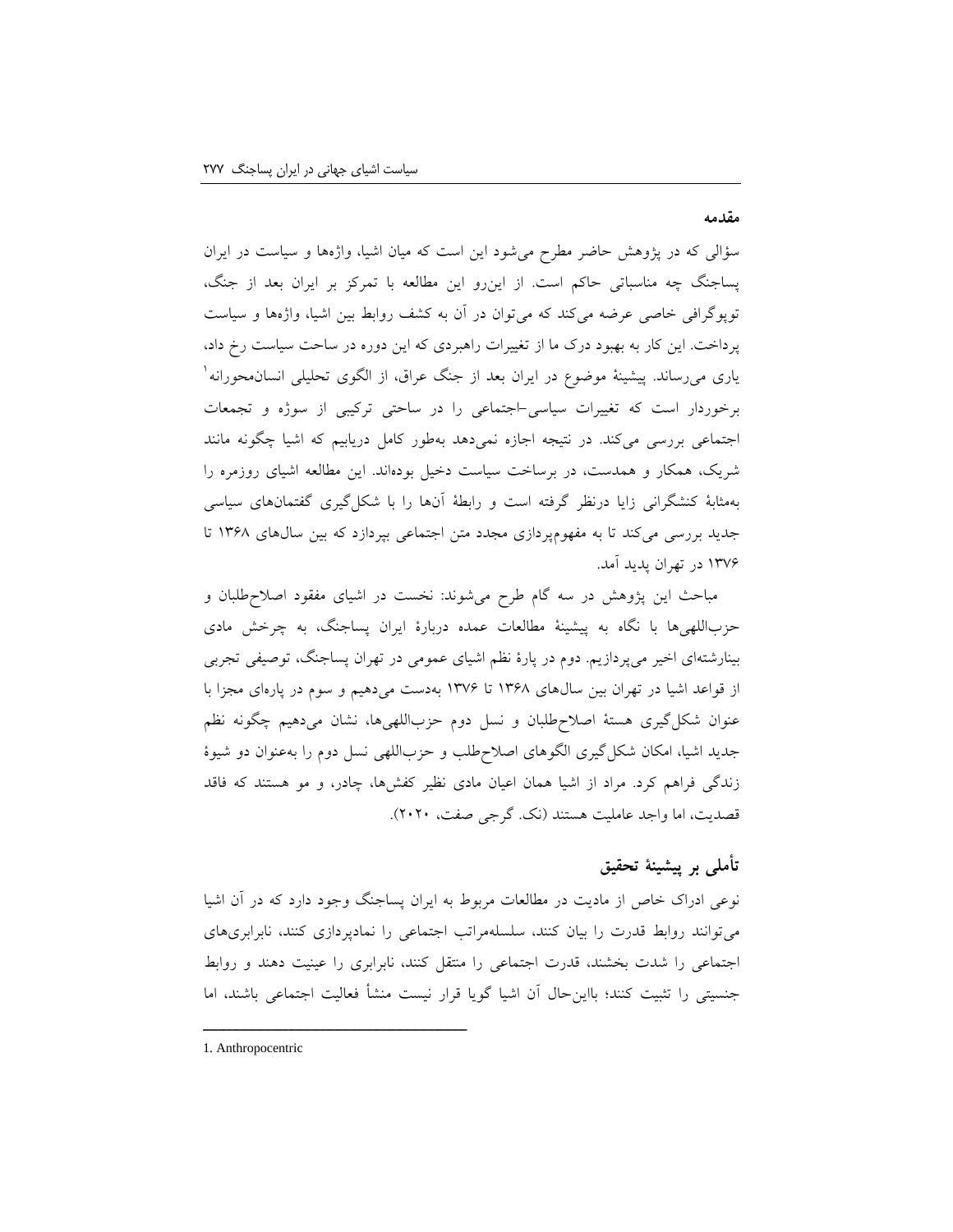براساس تحقیق فرانک ترنتمن` (۲۰۱۶) دربارۀ پیشرفت جهانی کالاهای مادی، اشیا میتوانند منعطف یا سرسخت، پرسروصدا یا آرام، دستی یا تماماتومات و خیلی چیزهای دیگر باشند که هریک، مترتب افقهای سیاسی و اجتماعی خاص هستند یا نیستند. نظر به این توصیف، میتوان به تفسیری نسبتاً ضدشهودی از تاریخ سیاسی ایران پساجنگ دست یافت؛ برای مثال، میتوان گفت ایدهها و تجمعات اجتماعی که غالباً مسئول تحوالت سیاسی عمیق در جمهوری اسالمی هستند، برآمده از قاعدهمندی و تنظیم اشیا روزمره بودهاند. البته هدف این پژوهش مرور جامع پیشینۀ ایران پساجنگ نیست (این کار تقریباً نشدنی است). یکی از مباحثی که در این پژوهش بررسی میشود، این است که چگونه یک منبع عمدۀ کنشگری شامل »جهان اشیا« از برخی مطالعات کلیدی که به تبیین سالهای بین 13۶۸ تا 13۷۶ پرداختهاند، حذف و این مسئله به پیامدهای مفهومی متعددی منجر شده است.

یوسف اباذری و آرمان ذاکری اخیراً مقالهای با عنوان »سه دهه همنشینی دین و نئولیبرالیسم در ایران» منتشر کردند و در این مقاله تغییرات سیاسی و اجتماعی از زمان پایان جنگ عراق را توضیح دادند (۱۳۹۸). کسانی که با موضوع ظهور جهانی نئولیبرالیسم آشنایی دارند، تأثیر آن را در این مقاله درمییابند. از نظر اباذری و ذاکری، نئولیبرالیسم وحدتی جهانی از نوع «ایدئولوژی» برای خود ایجاد کرده که خود و جهان از طریق آن شناسایی می شوند ):13۹۸ 4(. این ایدئولوژی همۀ عناصر موجود در جهان مادی یا غیرمادی را به ذخایر مصرفی تبدیل میکند. آنچه مباحث آنها را متمایز میکند این است که آنها تالش کردند نشان دهند چگونه دین و دولت در قالب دینساالری اسالمی راه را برای شکلگیری نئولیبرالیسم و تحوالت سیاسی و اجتماعی ایران پساجنگ هموار کرد. در این تحلیل به دو فرایند همزمان پرداخته میشود.

در فرایند اول، مسئلۀ دستیابی به مناصب رسمی و غیررسمی در همۀ سطوح دولتی، درنتیجۀ پایان جنگ عراق، درگذشت امام خمینی و فروپاشی چپ جهانی در طلیعۀ دهۀ 1۹۹0 به «اقتصاددانان نئولیبرال»، تحلیل و بررسی شد. در نتیجۀ این فرایند، از یکسری سیاستها حمایت کردند؛ به این صورت که خدمات اجتماعی را کنار گذاشتند و قراردادهای موقتی برای کارگران، خصوصیسازی و مقرراتزدایی را معرفی کردند ):13۹۸ 20(. این سیاستها، سوژههایی نئولیبرال در ایران خلق کردند که فردگرا، لذتگرا، خودشیفته، منفعتطلب و دارای

<sup>1.</sup> Frank Trentmann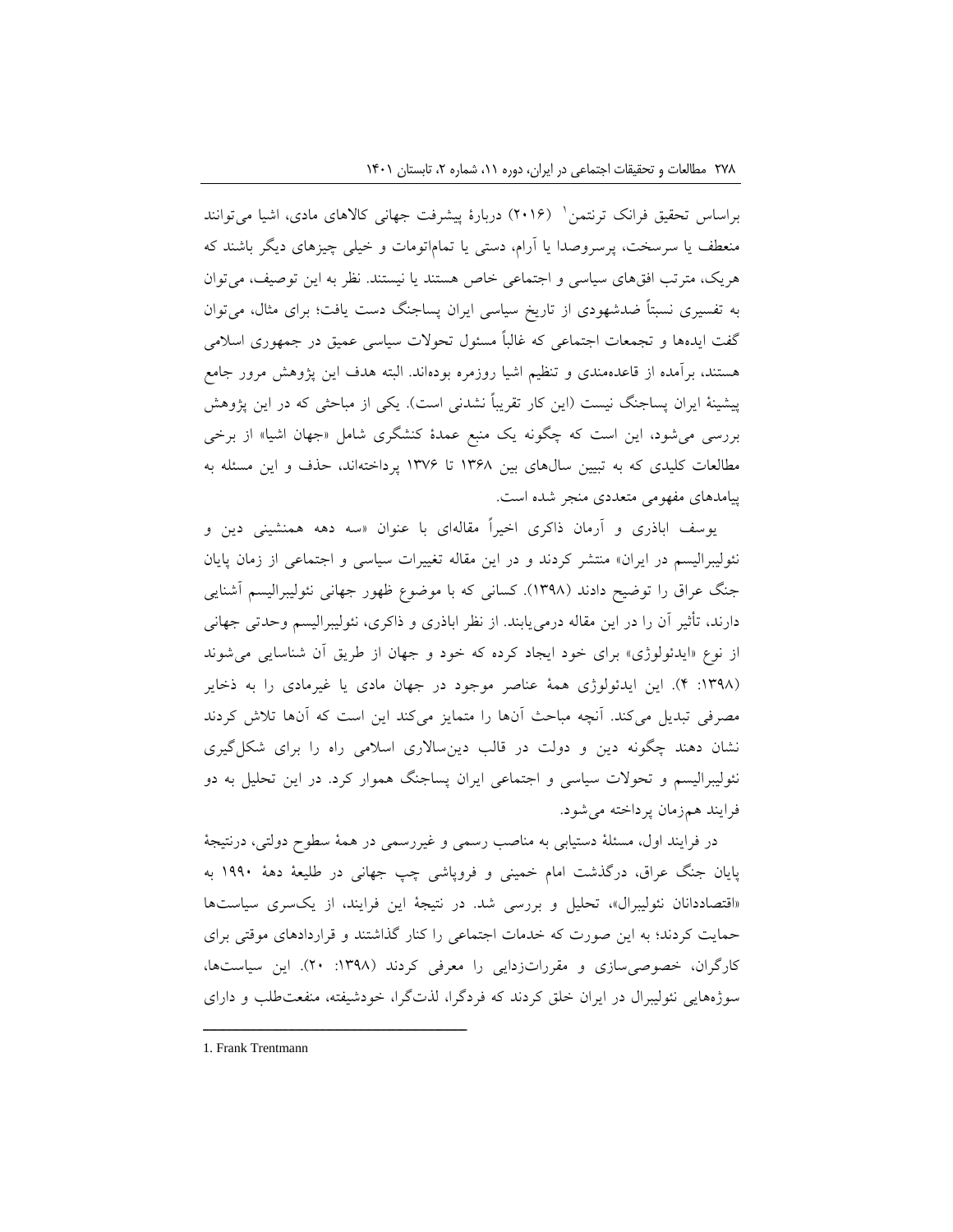انگیزهای متداوم برای تملک فزایندۀ کاالهای مصرفی که بهروز بودند؛ فرایندی که گروههای سیاسی مذهبی نیز آن را تسهیل کردند.

در فرایند دوم، مسئلۀ پیدایش نئولیبرالیسم و تثبیت سوژۀ نئولیبرال در ایران پساجنگ مطالعه شد. ممکن است به نظر برسد که عقاید مذهبی مانع ارزشها و ایدئالهای نئولیبرالیسم است، ولی از نظر اباذری و ذاکری، گرایشات غیردموکراتیک آنها که خود را در قالب تعطیلی روزنامهها، صداهای مخالف و... فضا را برای نقد سیاستهای نئولیبرال محدود کرد. علاوهبراین، دین سالاری اسلامی با واردکردن مذهب به ساحت عمومی (نظیر چندبرابرشدن مناسبتهای دینی، چهاربرابرشدن مساجد سطح کشور و نمایش دائمی دین در تلویزیون رسمی) سبب زدودهشدن ارزشهای دینی شد؛ زیرا جایی که همه چیز مقدس است، هیچ چیز مقدس نیست. هرچه دستگاه رسمی بیشتر بهدنبال ضدیت با فردگرایی، لذتگرایی و جهانبینی منفعتطلب رایج بود، بیشتر به اینگونه خلقیات مشروعیت بخشید )اباذری، :13۹۸ 30-20(؛ بنابراین نئولیبرالیسم در ایران، در نتیجۀ همدستی اقتصاددانان نئولیبرال با گروههای سیاسی مذهبی بهوجود آمد و تثبیت شد.

بااینحال چندین نکته در کار اباذری مغفول ماند که ناشی از تالش همیشگی او برای نسبت دادن منبع این حوادث به سوژهها و گروهها است؛ برای مثال اباذری معتقد بود ایدئولوژی عامل محرک تجربۀزیسته ما نیست، بلکه محصول آن است. تعهدات ایدئولوژیک ما منتج از تعامل مکرر و بیوقفه با جهان اشیا است. پس نادیدهگرفتن خاصبودگی این جهان، بهمعنای نادیدهگرفتن اشیای نامحتملی است که ایدئولوژی را میسازند. از اینرو، توجه ناکافی به اشیا در کار اباذری، مانع درک تبعات خاصبودن اشیای عمومی در خلق نئولیبرالیسم ایرانی شد. به همین دلیل به تصور وی، مردم کاالهای مادی را »به خدمت گرفتند«؛ بیآنکه بدانند چگونه این اشیا با مادیت خود، آن شکل خاص از »سوژۀ نئولیبرال« را ممکن کردند. شایان ذکر است که در کار اباذری، تحلیل ماتریالیتی به نفع ساختن جهان و سوژۀ نئولیبرال نادیده گرفته شد. درواقع به محض اینکه تجمعات اجتماعی نظیر ایدئولوژی قادر باشند تنها به اتکای سیاستهای نئولیبرال یا گروههای سیاسی مذهبی تداوم پیدا کنند، ابژهها از تحلیل حذف میشوند؛ گویی نیروی توتولوژیکال جامعه کافی است که همه چیز را بدون هیچ چیز بسازد و نگه دارد.

آصف بیات که در حوزۀ پسااسالمگرایی کار میکند، تالش کرد توصیف دقیقتری از سیاست این دوره ارائه کند )200۷(. بااینحال، درک بیات از مادیت نیز در چارچوبی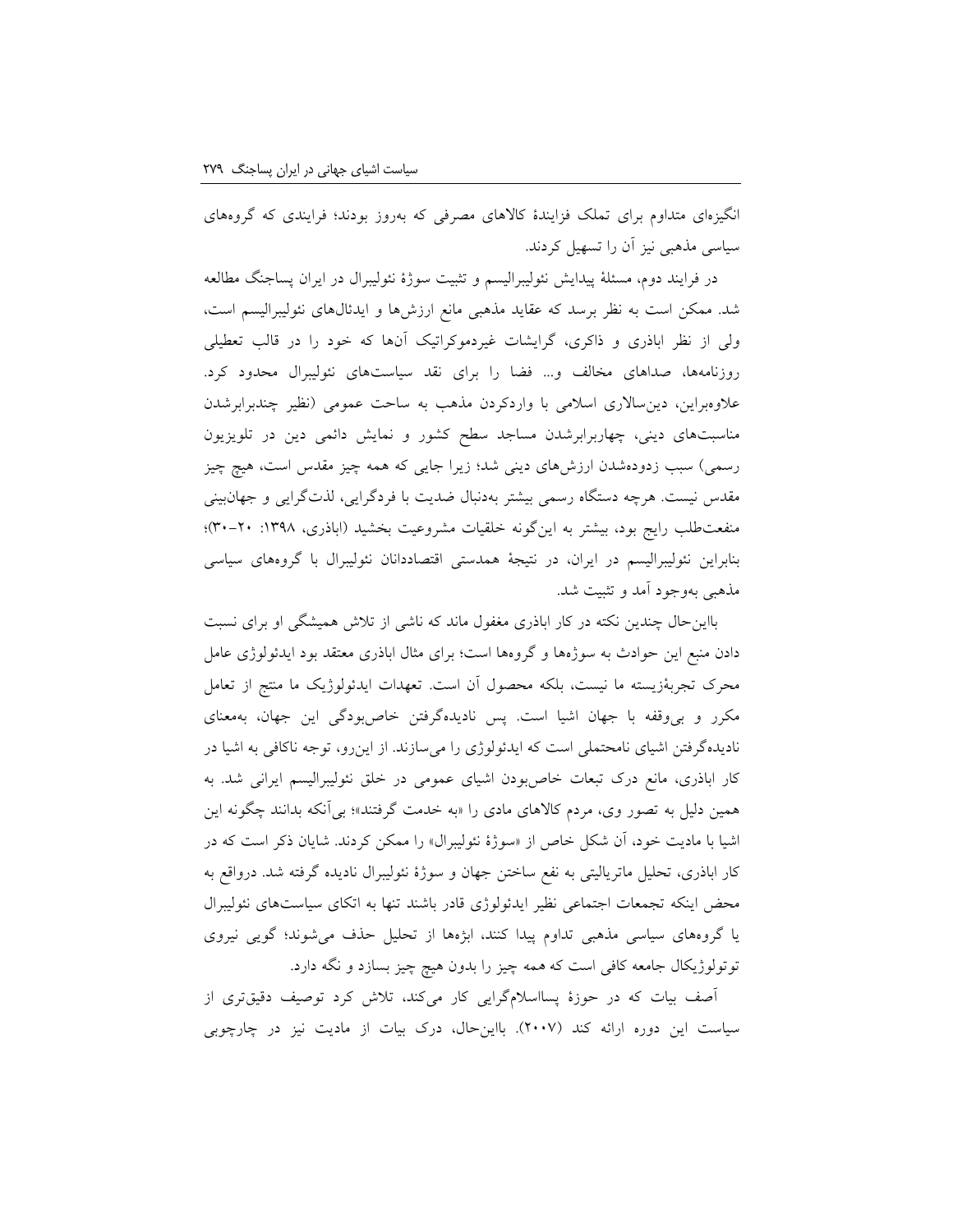فرهنگگرایانه لحاظ شد. به عقیدۀ بیات، پسااسالمگرایی نتیجۀ دو تحول اجتماعی عمده است: .1 سیاستهای سازندگی دوران پساجنگ رفسنجانی که تهران، فضاهای عمومی، زیباشناسی، پیکرهبندی مکانی، نمادها و دیگر خصوصیات آن را متحول کرد ):200۷ 31(. در آن دوره بزرگراههای عظیم، بیلبوردهای تبلیغاتی بزرگ، پاساژها و اتومبیلهای خارجی بهتدریج فضای شهری را پر کردند و »حس و حال مادرید یا حتی لسآنجلس را بهجای شهرهای اسالمی مثل کربلا و قم ایجاد کردند» (۲۰۰۷: ۳۲)؛ ۲. همزمان، عدهای روشنفکر مذهبی که برخی جنبشهای دموکراتیک »گفتمان اصالحات« را راهاندازی کردند، سربرآوردند ):200۷ 4۵(. بیات در تحلیل این گفتمان جدید اصالحات اظهار کرد روشنفکران ایرانی که متأثر از محققان اروپایی بودند، به غور در مبانی الهیات، فقه و همبستگی دین و دولت پرداختند و تفسیری متفاوت از متن مقدس ارائه کردند و در این مسیر با مدرنیته، تکثر، حقوق بشر و آزادی سازگاری یافتند ):200۷ ۸۷(. به گفتۀ بیات، این افکار و مفاهیم، گفتمان لیبرال جدید را شکل داد که در آن زمان با جوانی جامعۀ ایرانی همصدا بود.

نقطهضعف تحلیل بیات، تمایل او بر تمرکز بر بزرگراهها، بیلبوردها و ماشینهای خارجی بهعنوانی صفحات پروژکتوری بود که تنها سیاستهای لیبرال دولت رفسنجانی را انعکاس دادند؛ همانطور که شکلگیری گفتمان لیبرال، اصالحات را منحصراً به آشنایی روشنفکران ایرانی با ایدههای متفکران غربی محدود کرد. مفهوم پسااسالمگرایی بیات نیز مانند ادراک اباذری از نئولیبرالیسم در پرداختن به اتصالهای مهم بین اشیای عمومی، از یک سو و گفتمانها و ایدهها، از سویی دیگر ناتوان بود. بیات دستکم نتوانست روابط متداخل آنها را ترسیم کند و این سؤال را بیجواب گذاشت: رابطۀ خاص بین پیدایش بیلبوردهای تجاری عظیم، پاساژها و ماشینهای خارجی مورد اشارۀ بیات و استقبال اصالحطلبان از حقوق بشر، آزادی و تکثر چیست.

مردمشناسان کارهای متفاوت و جالبی برای مباحث علمی حول تحوالت گفتمانی و سیاسی در تهران پساجنگ ارائه کردند (بهروزیان ۲۰۱۶؛ دوستدار ۲۰۱۸)؛ برای مثال، آرزو اسانلو در پژوهش خود چند فرایند تاریخی را در روایات فردی درهم پیچید تا توصیف مردمشناسانۀ فوقالعادهای از چگونگی ادراک زنان ایرانی از حقوق بشر و حقوق خود بهطور اخص ارائه کند )200۹(. وی معتقد بود این ترکیب جالب دینساالری و جمهوریت در قانون اساسی و چند نهاد دیگر ایران است که »امکان بروز حقوق فردی را علیالخصوص از زمان دولت محمد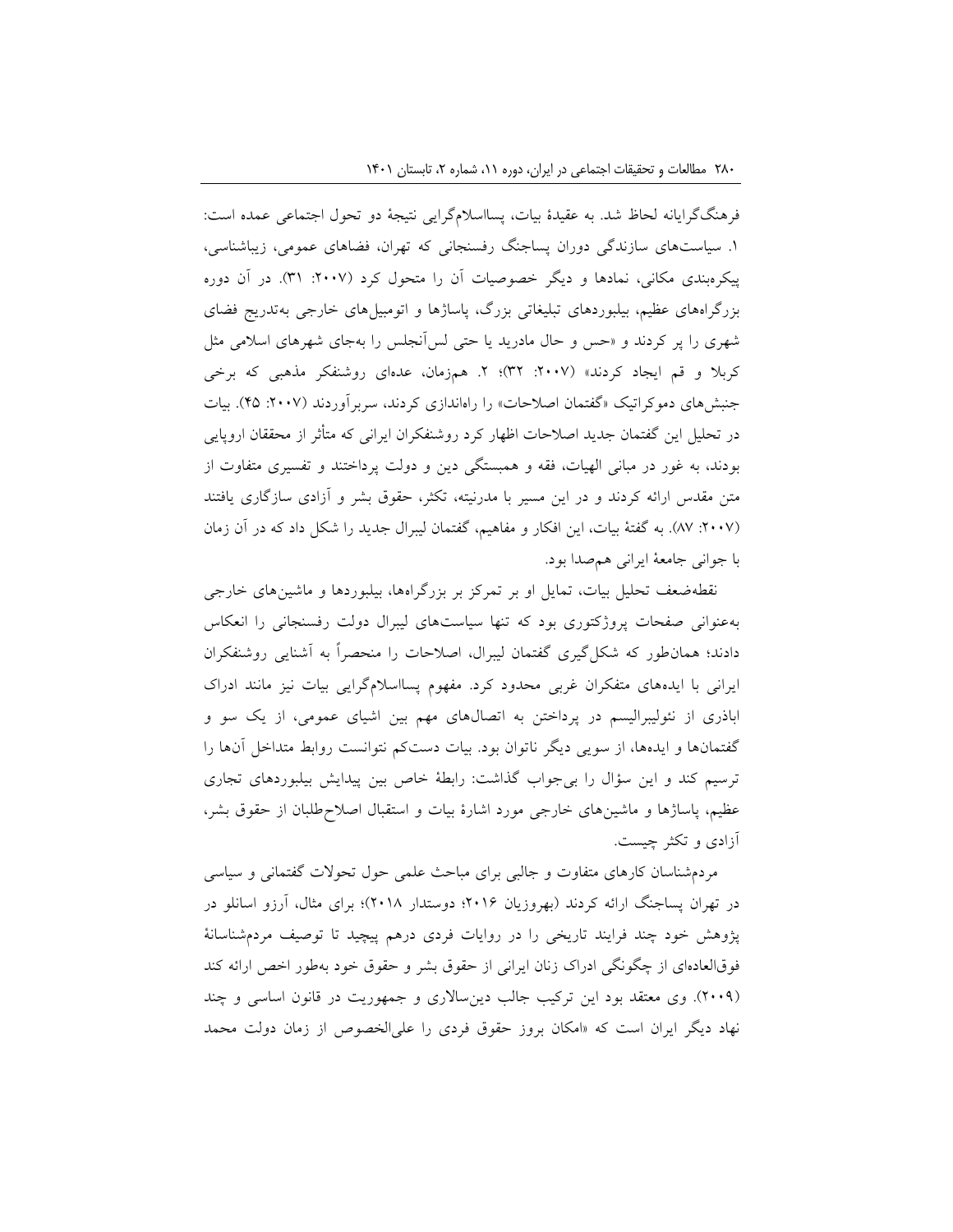خاتمی در سال 13۷۶ فراهم میکند« ):200۹ 2۸(. البته این نگاه یک سؤال باقی گذاشت که سؤالی که اسانلو براساس این دیدگاه مطرح کرد این بود که چرا همان قانون اساسی و همان نهادها در ایران زودتر از این اجازه تحقق زبان حقوق فردی را ندادند.

اسانلو برای پاسخ به این سؤال به سراغ یکسری اشیای مادی مانند سیستم حقوقی رفت، ولی این تحلیل، درون حوزۀ تجمیع اجتماعی و سوژه میگنجد؛ بهویژه اینکه مطالعۀ او به خاطرۀ جنگ عراق، مطالبات جدید جوانان و رسیدن محمد خاتمی، چهرۀ اصالحطلب، به ریاستجمهوری در سال 13۷۶ به شکلگیری زبان لیبرالیستی حقوق در تهران پساجنگ اولویت بخشید. البته این واقعیتها در کنار ماهیت ترکیبی اسالمگرا/جمهوری قانون اساسی ایران منابع مهمی از کنشگری بودند، اما باید افزود که دورۀ بعد از درگذشت امام خمینی بهخاطر پیدایش یک محل جدید کنشگری شامل »اشیای وارداتی« مهم بود.

همانطور که مشاهده میکنیم، این اشیا بهعنوان مرجعهای مادی عمل کردند که از طریق آنها واژههای لیبرال پدید آمدند. حاال هرکسی حق داشت آزادانه از میان نوشیدنیها، پوشیدنیها و ماشینهای خارجی که در بازار »متکثر« پیدا میشدند، »انتخاب« کند. هرچه اشیای بینالمللی بیشتری وارد شدند، واژههای لیبرال بیشتری را به گردش درآوردند و هرچه این واژهها بیشتر منتشر شدند، تقاضای بیشتری برای واردات اشیای خارجی ایجاد کردند. به بیان دیگر اگرچه اسانلو عقیده داشت قانون اساسی ترکیبی ایران و تجمیعات اجتماعی مختلف آن منابع مهمی از کنشگری و غنای واژهها حقوقمدار بودند، گذر از احتمال چنین منابعی به قطعیت آنها، نیازمند زمینهای مادی بود که توسط مبلمان ایتالیایی، روسریهای ابریشمی و ژله هموار شد. گسیل جهانی اشیا، تبدیل جنبۀ جمهوریت قانون اساسی به زندگی بسیار محوری بود و طی این فرایند به ایرانیان کمک کرد به حقوق خود بهطور سیستماتیک بیندیشند.

بیتوجهی به اشیا در پیشینۀ مطالعات سبب به انحرافکشیدن مباحث مربوط به حزباللهیهای نسل دوم نیز شد که در سالهای 13۶۸ تا 13۷۶ در تهران بهوجود آمدند؛ برای مثال، سعید امیر ارجمند در توصیف سیاستهای معاصر در ایران گفت: »تندروها ]حزباللهیها[ دارای صفات وفاداری ]به جمهوری اسالمی[ و انسجام گروهی ناشی از انقلابیگری بودند» (۲۰۰۹: ۶۶). این مدعای رایج حزباللهیها را بهعنوان یک گروه معرفی کرد، ولی گروه باید بهطور مداوم بازسازی میشد. پس اشیای بیشتری باید بهعنوان همکار و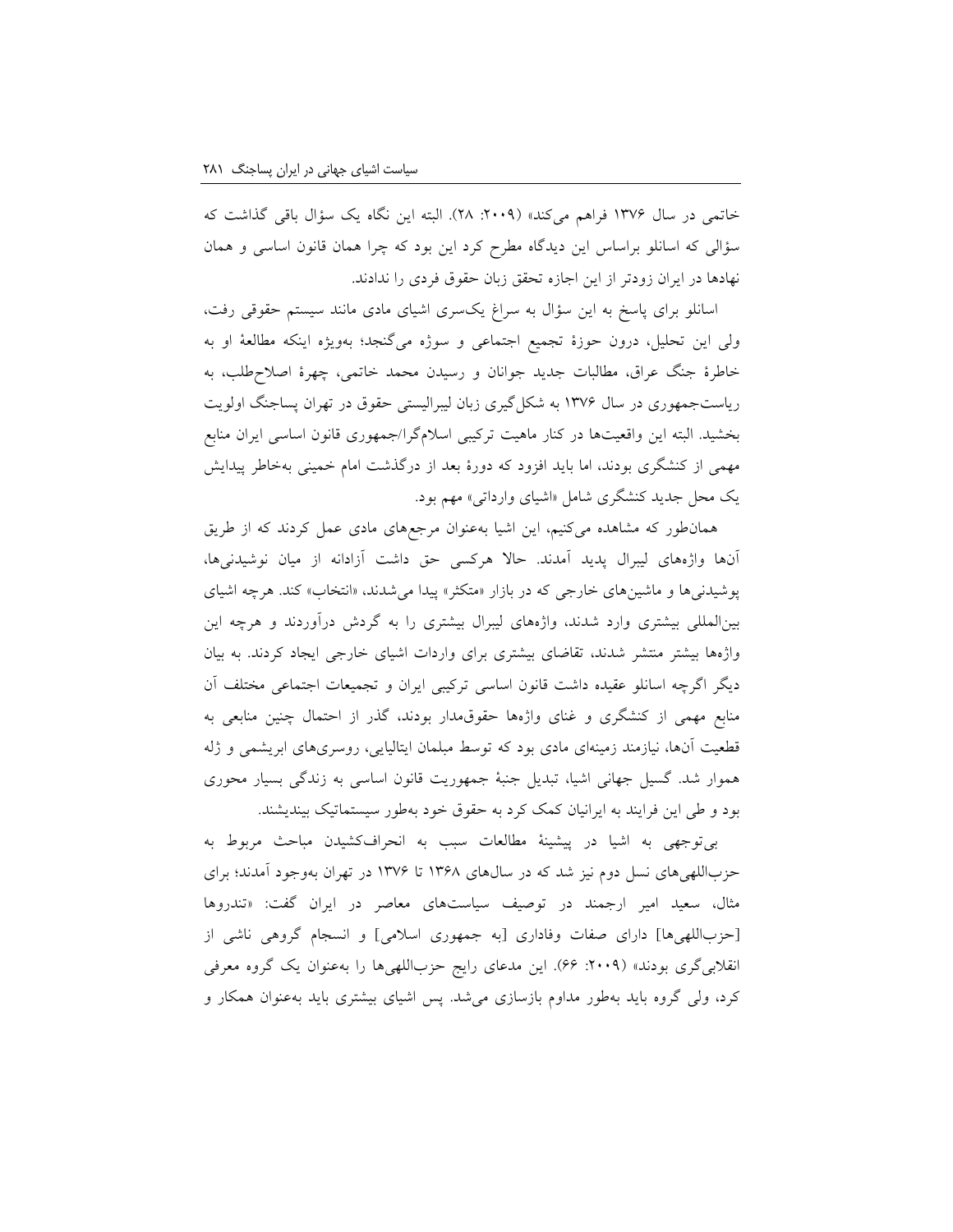دستیار کار میکردند تا چنین گروهی تشکیل میشد اینکه ایده «نه به گروه، فقط تشکیل گروه»<sup>\</sup> به شعار چرخش مادی جدید تبدیلشده بهدلیل پایبندی این نگاه به پرهیز از رویکردی ایستا به روابط اجتماعی بود. حال، ارجمند با صرفنظرکردن از اشیای روزمره میخواست منبع کنشگری حزباللهیها را کجا جستوجو کند؟

ارجمند گفت: »ایدئولوژی ]اهداف حزباللهیها[ چماقی بر سر مخالفین ]اصالحطلب[ بود« ):200۹ ۶۶(. ارجمند در ارائۀ این استدالل به دو پدیدۀ متفاوت اشاره کرد؛ بدون آنکه ربط آنها را معین کند. اول اینکه او از ایدئولوژی مبتنی بر اسالم سخن سخن گفت. دوم، این ایدئولوژی اسالمگرا را به نیرویی اجتماعی بدل کرد که همزمان هم حزباللهیها را خلق میکنرد و هم خشم آنها را علیه اصالحطلبان برمیانگیخت. فرایند گذر از ایدئولوژی اسالمی به برساخت نیرویی اجتماعی که حزباللهیها را پدید آورد، نوعی تداخل بود که از فرض اولیه پیروی نمیکرد. ایدئولوژی، نیروی اجتماعی و قدرت، نه منبع ذخایر یا سرمایهای برای تبیین چگونگی شکلگیری گروه یا نحوۀ عملکرد آن، بلکه نتایج نهایی فرایند بودند. درواقع ایدئولوژی اسالمگرا دلیلی بر فرضگرفتن آن بهعنوان یک نیروی اجتماعی نیست که حزباللهیها را ایجاد کرده بودند؛ زیرا این سؤال مطرح بود که این ایدئولوژی چطور و با کدام ابزار مادی اعالم موجودیت کرد؟

مطالعات پیشین ایران بعد از انقالب، عموماً به نادیدهگرفتن بازتشکیل حزباللهیها بین سالهای 13۶۸ تا 13۷۶ گرایش داشتند. در این مطالعات، حزباللهیها تنها ابزار قدرت و فشار درنظر گرفته شدند و سوژگی و شیوۀ زندگی آنها نادیده گرفته شد. تحلیل بیات این مفهوم را القا میکند که اصالحات حاصل تغییرات در فرایندهای نهادی و دموکراتیک بوده، اما خط حزباللهی از زمان انقالب دستنخورده باقی مانده است. قطعاً واژههای حزباللهی، در دورۀ پساانقالب، بین سالهای 13۶0 تا 13۷۶ همواره استفاده میشد، اما این واژهها در تهران پساجنگ بر اشیائی کامالً متفاوت داللت داشتند؛ برای نمونه واژۀ عدالت حزباللهیها در دورۀ جنگ، بهمعنای انتقامجویی از صدام بود، اما حاال به پرکردن شکاف ایجادشده در توزیع عمومی اشیای خارجی نامتقارن داللت میکرد. واژههای سیاسی-اسالمی حزباللهیها اینگونه به طرز جدیدی درمورد توزیع همان اشیای جهانی به جنبش درآمد که بخش مهمی از فقرا به آن دسترسی نداشتند. به بیان دیگر جهانیسازی اشیا، مرجعهای مادی واژههای حزباللهیها را

<sup>1.</sup> No group, Only group formation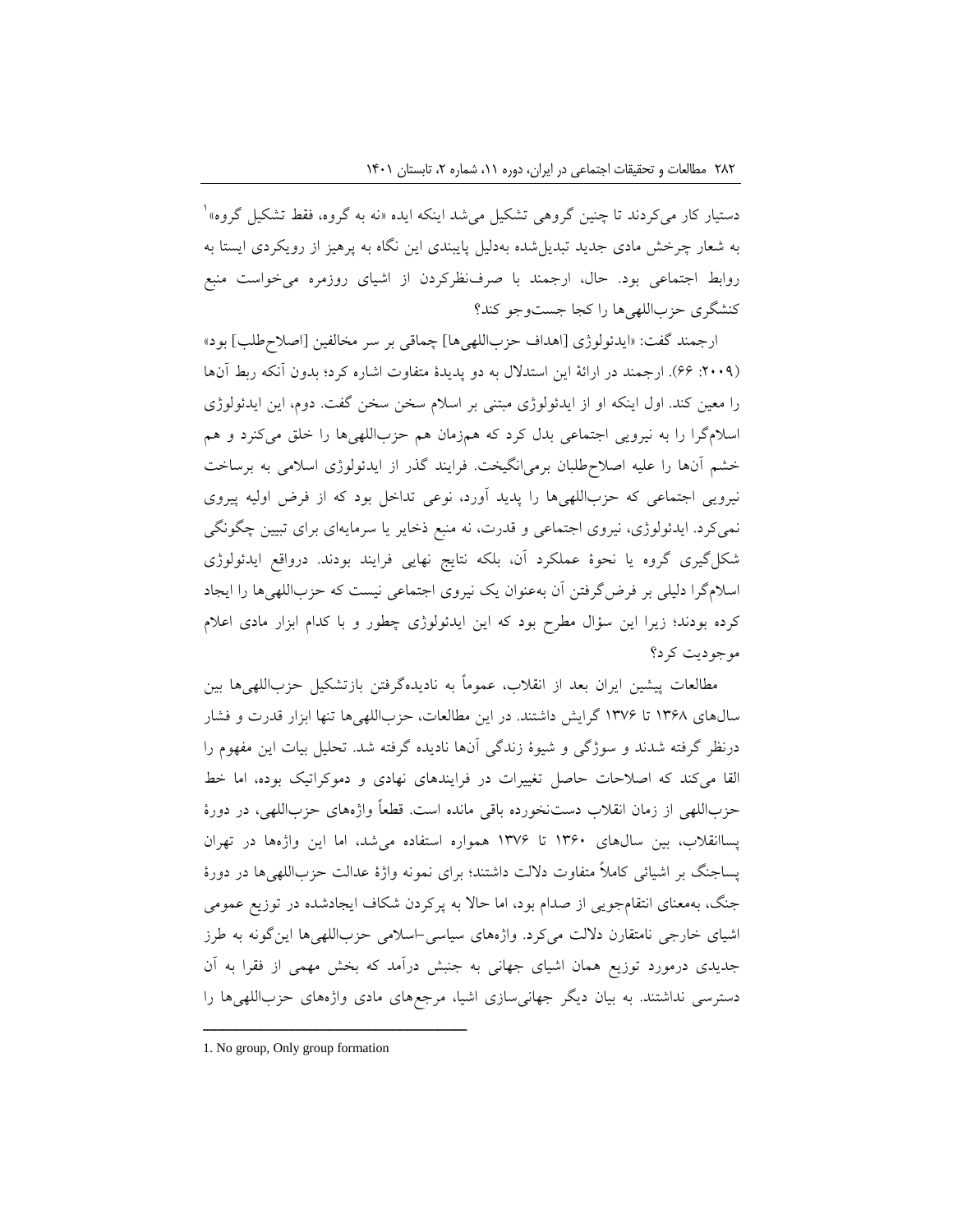تغییر داد؛ بهطوریکه نسل دوم حزباللهیها هم بهاندازۀ اصالحطلبان یک برساختۀ عینی- انتزاعی نو بودند.

بنابراین کاستی رویکرد فرهنگگرا که تا اینجا به آن پرداختیم، گرایش به مادیتزدایی از مادیت اصالحات و نسل دوم حزباللهیها و در عوض، تعیین محل نهایی و منبع کنشگری آنها در نوعی اراده یا نوعی پروژۀ کنشگرانه بود که جنبۀ مادی ملموسی برای آن متصور نبود )برای نمونه ایدئولوژی، روشنفکری دینی، جمهوریخواهی، سیاستهای لیبرال، سیاستهای نئولیبرال و تعصب اسلامی). در نتیجه نمیتوان پی برد که ظاهر، قاعدهمندی و تنظیم اشیای جهانی چگونه ممکن است اصالحطلبی و اسالمگرایی را در تهران پساجنگ ایجاد و ابقا کرده باشد.

این مطالعه بر اشیا و واژهها تمرکز کرد تا دریابد چگونه روابط بین این دو، بهمثابۀ دو عامل زایا، در مفهومپردازی بهتر حالوهوای سیاسی آن دوره کمک میکند. این مسئله نشان داد جهانیسازی اشیا چگونه توانست دو سیستم ارجاعی عینی-انتزاعی اصالحات و نسل دوم حزباللهیها را شکل بدهد و روابط بین کلمات و مرجعهای مادی را که تا پیش از این محل رجوع بود، در این فرایند سست کند. نتیجۀ این فرایند، تضعیف گفتمان شهادت بود که در دورۀ امام خمینی شکل گرفت.

## **روششناسی تحقیق**

ین مطالعه مبتنی بر رویکرد سهجانبۀ<sup>י</sup> جان بی تامپسون<sup>۲</sup> است شامل: ۱. مطالعۀ بستر تولید، اشاعه و فهم شیء، کلمه و کنش، از منظر تحلیل اقتصاد سیاسی و روشهای تاریخنگاری؛ .2 مطالعۀ اشیا، کلمه و کنش بهعنوان متن، با رویکرد تحلیلی نشانهشناسی و گفتمانی؛ ٣. مطالعۀ هستیشناسی شیء، کلمه و کنش، با رویکرد تحلیلی مردمشناسانۀ تاریخچۀ زندگی و مصاحبۀ عمیق (۱۹۹۱).

در بخش اول، این کار از طریق ارائۀ تحلیلی اجتماعی و تاریخی از اشاعۀ اشیای خارجی و کلمات و مفاهیمی که در پی دارند، صورت گرفت. در این بخش برای پاسخگویی به این سؤال که چگونه اشیا از کفش و روسری گرفته تا خوراکی در دهۀ 13۷0 در تهران تنظیم میشدند و بر احتماالتی تمرکز شد که این اشاعه را میسر کرد، روش کیفی و در بخش دوم، برای بررسی

<sup>1.</sup> tripartite approach

<sup>2.</sup> John B. Thompson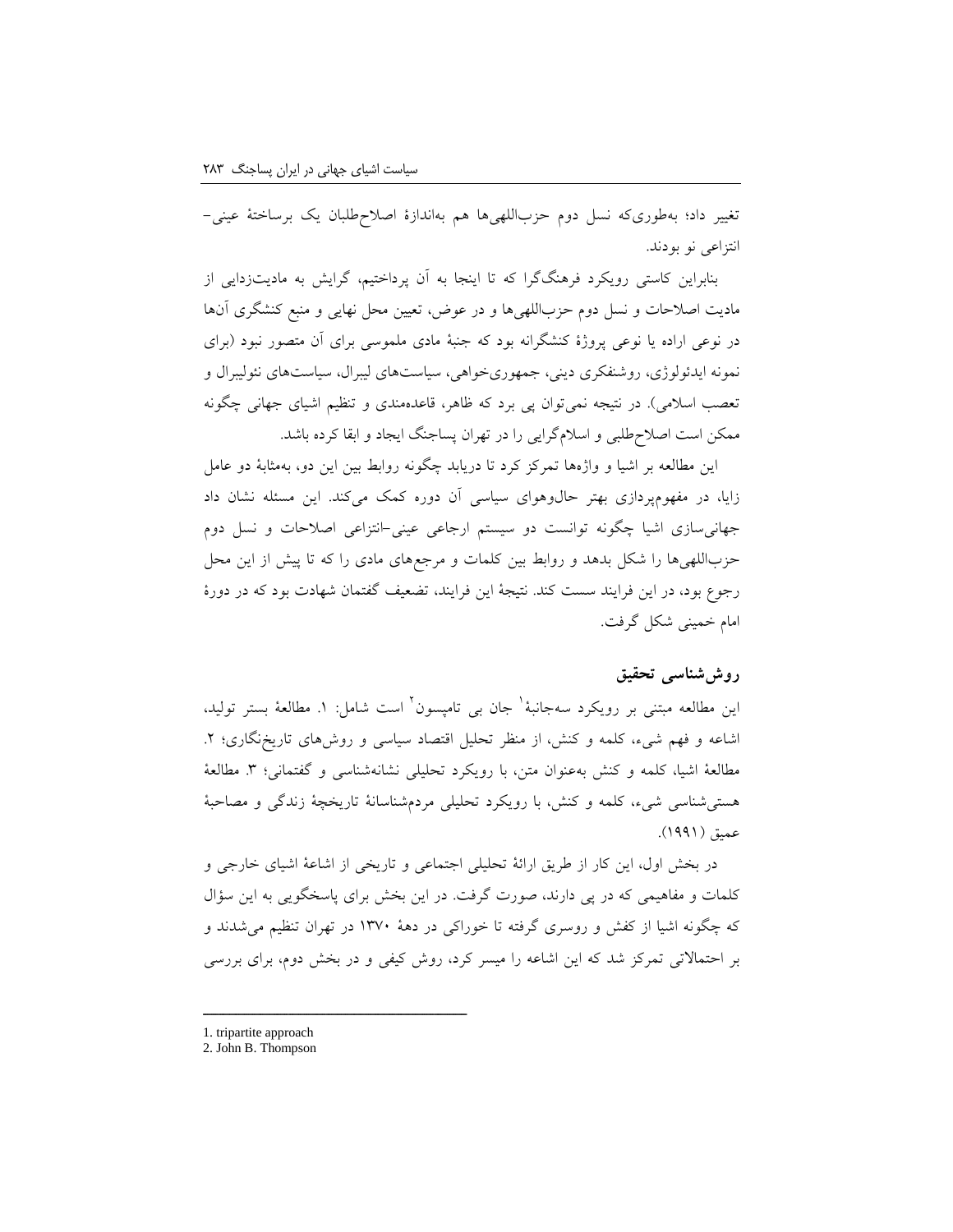این مسئله که استفاده چطور این اشیا دو نوع متمایز واژهها را در سطح جامعه به گردش درآوردند و منتشر کردند، روش نمونهگیری کمی روزنامهها بهکار رفت. در بخش سوم، الزمۀ ثبت مصاحبهشوندگان این مطالعه، دستیابی به کارکردی بود که واژهها درمورد اشیای احتمالی دریافت کردند؛ بنابراین از مصاحبۀ عمقی و روش بیوگرافی استفاده شد.

در سالهای 13۹2 تا 13۹4 با بیست نفر مصاحبۀ عمیق نیمساختیافته انجام شد. نمونۀ این مطالعه، دوازده نفر زن و هشت نفر مرد بودند که از میان آنها، ده نفر اصالحطلب سابق و بقیه حزباللهیهای فعال دهۀ 13۷0 بودند. این مصاحبه بهمنظور پاسخگویی به سؤاالتی انجام شد از قبیل: چگونه اشیا و واژههای متمایز در دهۀ 13۷0 در ایران پراکنده شدند. برخی از احتماالتی که این پراکندگی را میسر کرد، کدام است.

بهعالوه مهمترین روزنامههای ایران در دهۀ دوم انقالب از جمله کیهان، جمهوری اسالمی، اطالعات، صبح امروز، جامعه، سالم، همشهری و یالثارات مطالعه و بررسی شد. این روزنامهها در دهۀ 13۷0 در کنترل اصولگراها/حزباللهیها یا اصالحطلبان بود و برخی مانند اطالعات، جایی مابین این دو قرار میگرفت. طراحی تحقیق بهدنبال پاسخی برای این سؤال بود که آیا انتشار فزایندۀ برخی اشیای عمومی خاص با انتشار فزایندۀ واژههای خاص مرتبط ست. نمونهگیری روزنامهها هدفمند<sup>ا</sup> بود؛ یک روش نمونهگیری غیراحتمالی<sup>۲</sup> که امکان گزینش روزنامههایی را که مهم تلقی میشدند، فراهم میکرد )ولز و کینگ، 1۹۹4؛ ریف، لیسی و فیکو، 200۵(. شایان ذکر است که رویکرد سردبیری حاکم بر هریک از روزنامهها یا حتی زمینۀ محتوایی آنها نقطۀ عزیمت طراحی پژوهش حاضر نبودند، بلکه این تحقیق قصد دارد کاربرد هریک از این واژههای معین را در روزنامههای کثیرالنتشار نشان دهد. در این مسیر، از مطالعات ریف و لیسی و فیکو در باب تحلیل کمی روزنامهها استفاده شد که در این موارد، برای نمونهگیری استقرایی از رویکرد »هفتۀ ساختگی« بهره میگیرند و براساس آن، در هریک از روزهای هفته یکی از روزنامهها بهطور اتفاقی انتخاب میشود ):201۵ 114(. برای ساختن واحدهای نمونهگیری سالیانه از روزنامهها، از هر سال، دو هفته انتخاب کردم. بدین منظور بهطور اتفاقی دو دوشنبه، دو سهشنبه، دو چهارشنبه و الی آخر در آن گنجانده شد. با نرمافزار ایجادگر، عدد اتفاقی صفحات روزنامهها انتخاب شدند و کل آن صفحه برای یافتن

<sup>1.</sup> purposive

<sup>2.</sup> nonprobability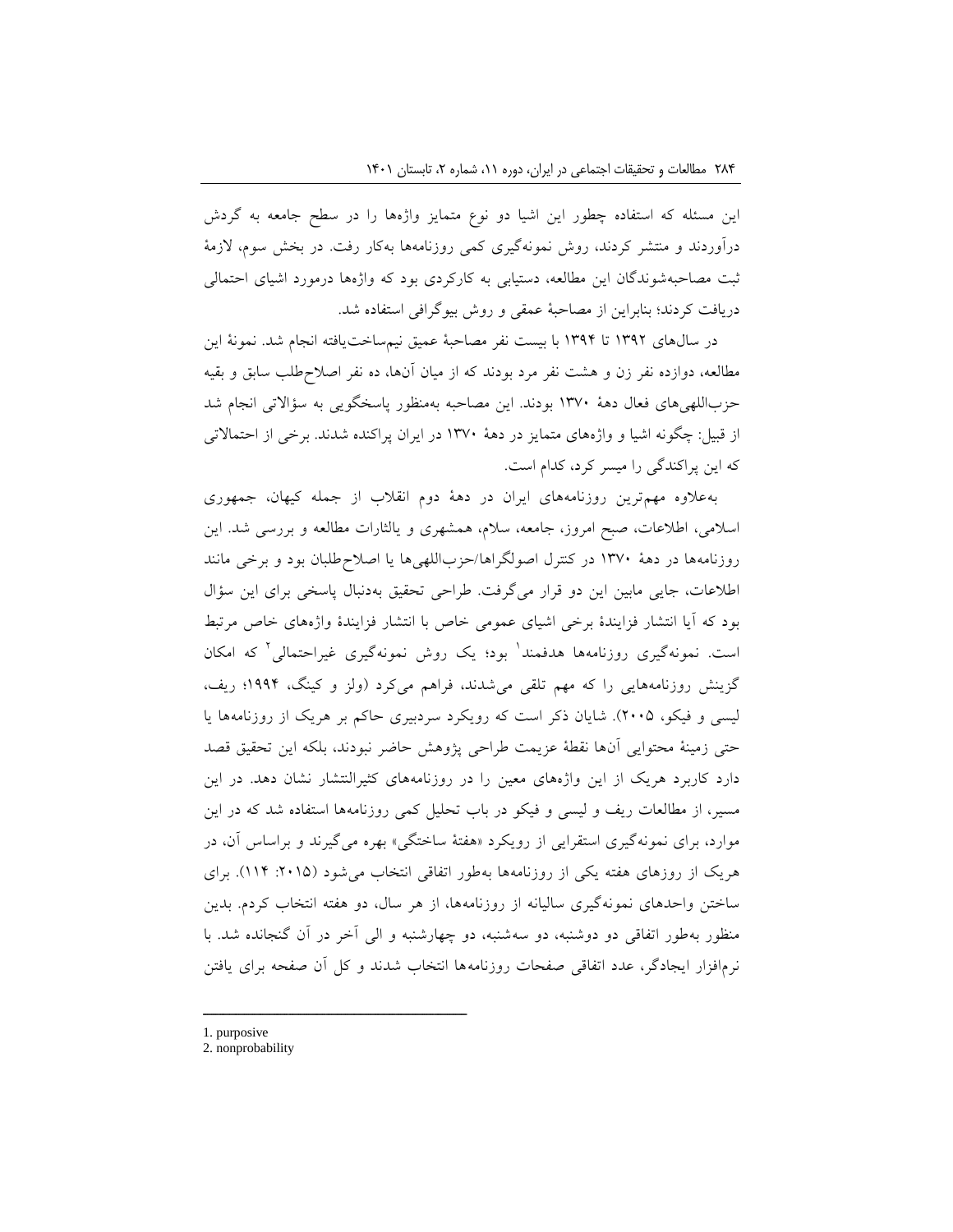واژههای مورد نظر در طرح تحقیق جستوجو شد. این صفحات شامل ستونهای سیاسی تا تفسیر ورزشی و تبلیغات بود (همۀ این محتواها بخشی از واحد نمونهگیری بودند). واژههایی که در همۀ این صفحات بهطور تصادفی جستوجو و انتخاب میشدند، عبارت بود از: «آزادی»، «تکثر»، «حقوق»، «عدالت» و «ایثار». این واژهها با بهرهگیری از مطالعات علمی و ادبی محمدجواد غالمرضا کاشی و مرتضی آوینی انتخاب شدند. کاشی )2002( و آوینی )1۹۸3( به اهمیت این واژهها در نظام واژههای لیبرال و گفتمان حزباللهیهای ایران در دهۀ 13۷0 اشاره کردهاند.

درنهایت از مصاحبۀ عمیقی و بیوگرافی استفاده شد تا این مسئله روشن شود که چه درکی به همآمیزی مادیت و زبان در طول دهۀ 13۷0 در ایران وجود داشته است. برای این کار »روش تفسیر روایت بیوگرافیک« ) BNIM )بهکار رفت )ونگراف 1۹۹۹( که تا حدی برگرفته از سنت جامعهشناسانۀ هرمنوتیک عمقی است (رزنیل ۲۰۱۵). این روش «ناظر بر کشف تاریخچۀ زندگی، موقعیت زیسته و معانی شخصی است و قصد دارد به پیچیدگی و خاصبودگی تجربۀ زیسته دست یابد» (۲۰۰۵: ۱۴۹). مصاحبهشوندگان عمیقاً غرق در دو گفتمان اصلی ایران در دهۀ 13۷0 بودند. به همین دلیل با اینکه هر مصاحبهشونده یک مطالعۀ موردی مجزا دربارۀ تجربۀ زیستۀ گفتمانهای این دوره محسوب میشود، همزمان اشیا، زبان، منطق و سیستم باورها و ارزشهایی که این دو گفتمان را پر کرده بود، نشان میدهد. بهطور خالصه، در این مطالعه از رویکرد سهگانه شامل تحلیل اجتماعی و تاریخی اشاعۀ اشیا و واژهها، تحلیل اشیا و واژهها بهمثابۀ متن، و توصیفات هستیشناسانۀ این اشیا و واژهها استفاده شد تا رابطۀ بین مادیت، گفتمان و سیاست را در تهران دهۀ 13۷0 نشان دهد.

### **یافتههای تحقیق**

### **نظم اشیای عمومی در تهران پساجنگ**

بخشهایی که در ادامه خواهد آمد، همصدا با مطالعات قبلی پژوهشگر )بهخصوص گرجی صفت، 2020( نشان میدهند که کلمات قبل از هر چیز، از طریق اشاعۀ اشیائی که بر آنها داللت میکنند، وارد تهران شدند؛ بنابراین نظم اشیا از دیوارها گرفته تا بدنها و غذاها، در تنظیم واژههای عمومی و گفتمانهای سیاسی نقش اساسی دارند. این تحلیل طی سه بخش ارائه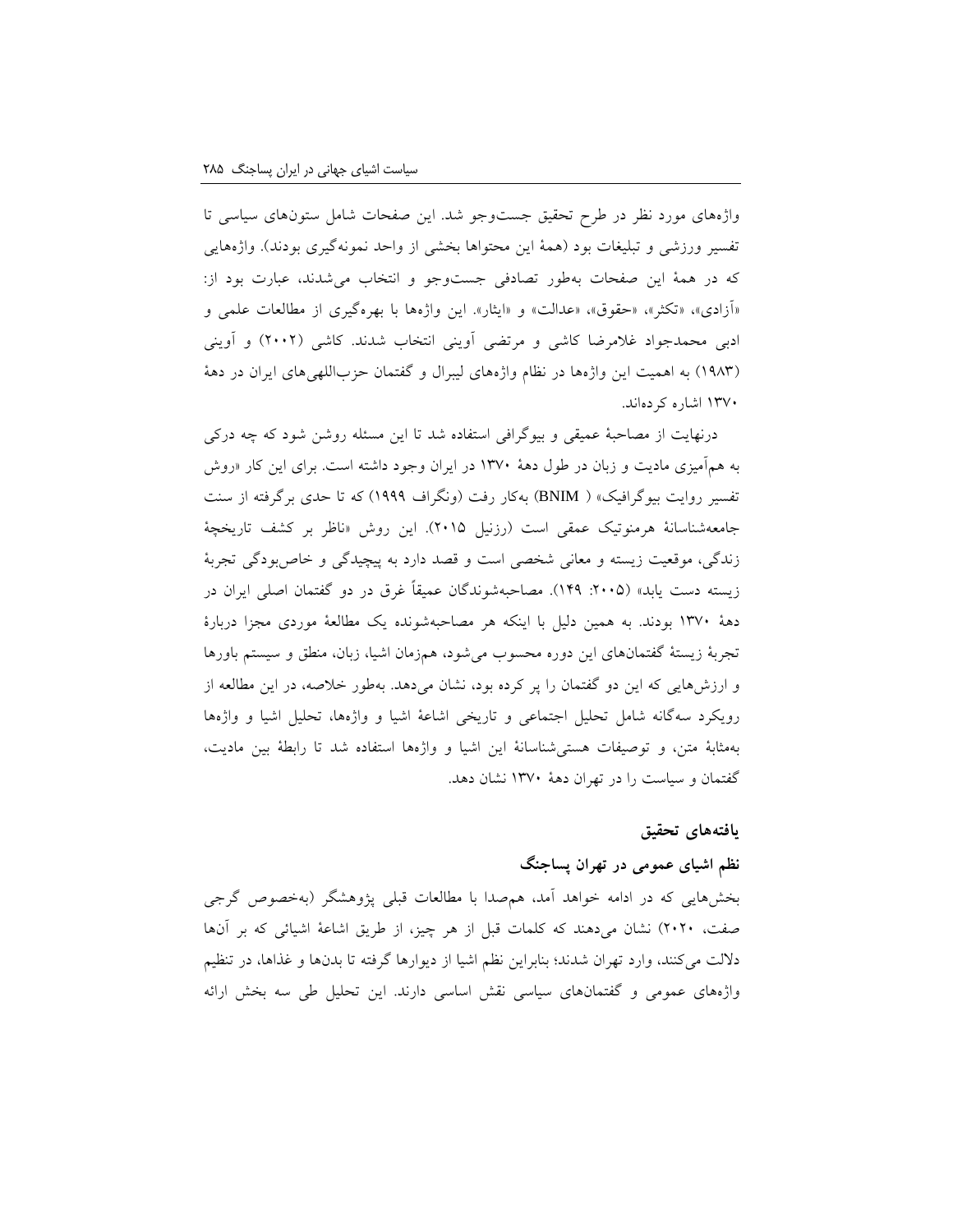میشود: ۱. بررسی نظم اشیای عمومی در دههٔ ۱۳۷۰ به تحولات رسانه در این دوره؛<sup>۱</sup> .2 چگونگی بهوجود آمدن گفتمان و شیوۀ زندگی لیبرال از نظم اشیا و هستۀ اصالحطلب این فرایند؛ ۳. بررسی نقش چینش و نظم اشیای عمومی در بازپردازی واژههای اسلامگرا شده و شکلدادن به شیوۀ زندگی حزباللهیهای نسل دوم. در این پژوهش ابتدا نظم اشیای عمومی و رسانهها در تهران بعد از جنگ و سپس ابعاد سیاسی آن را تحلیل و بررسی میشود.

#### **بدنها**

بدنهایی که تا پیش از این و در دهۀ ،13۶0 از طریق استانداردسازی و یکسانسازی حجاب و نحوۀ پوشش، به شکلی متعارف و همسو با سیاستهای کلی نظام در جامعه نمایان شده بودند، در دهۀ 13۷0 به شکلی غیرمتعارف و متفاوت از پیش، به نمایش درآمدند. هرچند چادر و مانتو و مقنعه هنوز وجود داشت، پوشش راحتتری از حجاب مانند روسری نیز همهگیر شد. یکی از ویژگیهای متمایز روسری از پوششهای قبلی این بود که بهراحتی میتوانست از روی سر بیفتد؛ بدون اینکه بهطور کامل تداعیکنندۀ بیحجابی باشد و این درستکردن مداوم )گاه واقعی و گاه ساختگی) تا حدی هنجار ناظر بر پوشش آنها را مختل میکرد. بهتدریج، روسری بیشتر به عقب رفت و در بعضی موارد، نیمی از موی سر زنان از جلو و عقب نمایان میشد. حاال میشد زنان را حتی برای یک لحظه، بدون روسری در خود تهران دید.

گذشته از این، مانتوها نیز تغییر کردند. مانتوها که در دهۀ 13۶0 همۀ بدن را از شانهها تا ساق پا میپوشاندند، حاال تا زیر زانو آمدند و کمکم به زانو رسیدند. مانتوها هم در مدلها و رنگهای متنوع تولید شدند. زنان شروع به پوشیدن جینها و شلوارهای ترک و ایتالیایی در رنگهای مختلف زیر مانتوهایشان کردند.

<sup>.</sup>1 همانطور که در مقالۀ دیگر )صفت 2020( گفته شد، منظور من از »فضای عمومی« )public )فضای قابلرؤیت است. در اینجا نیز منظور من از عمومی همان «فضای قابلرؤیت» یا «در دسترس اکثریت» است (تامپسون ۱۹۹۵: 121(. چیزی که عمومی است برای همه یا بیشتر افراد قابلدیدن یا شنیدن است. چیزی که خصوصی است، به عکس، چیزی است که از دید عموم پنهان و محدود به حلقهای از افراد است (تامپسون ۱۹۹۵: ۱۲۲). از این رو قابلرؤیتبودن در سطح اکثریت برای عمومیدانستن آن ضروری است. »مدار رسانهای« آن است که عمومی بودن را میسر میکند، مثل رسانههای فنی اعم از مطبوعات و رسانههای الکترونیک و دیجیتالی. عمومیبودن شامل فضای فیزیکی هم هست نظیر بزرگراه و پارک. بهعالوه، عمومی بودن شامل اشیای عمومی است نظیر ماه، دیوارها و بدنها. این مقاله نشان میدهد که رسانههای فنی، فضای فیزیکی و اشیای عمومی دستدردست هم در خدمت خلق میدان سیاسی مجزایی هستند و درعینحال توجه ویژهای به اشیای عمومی دارد.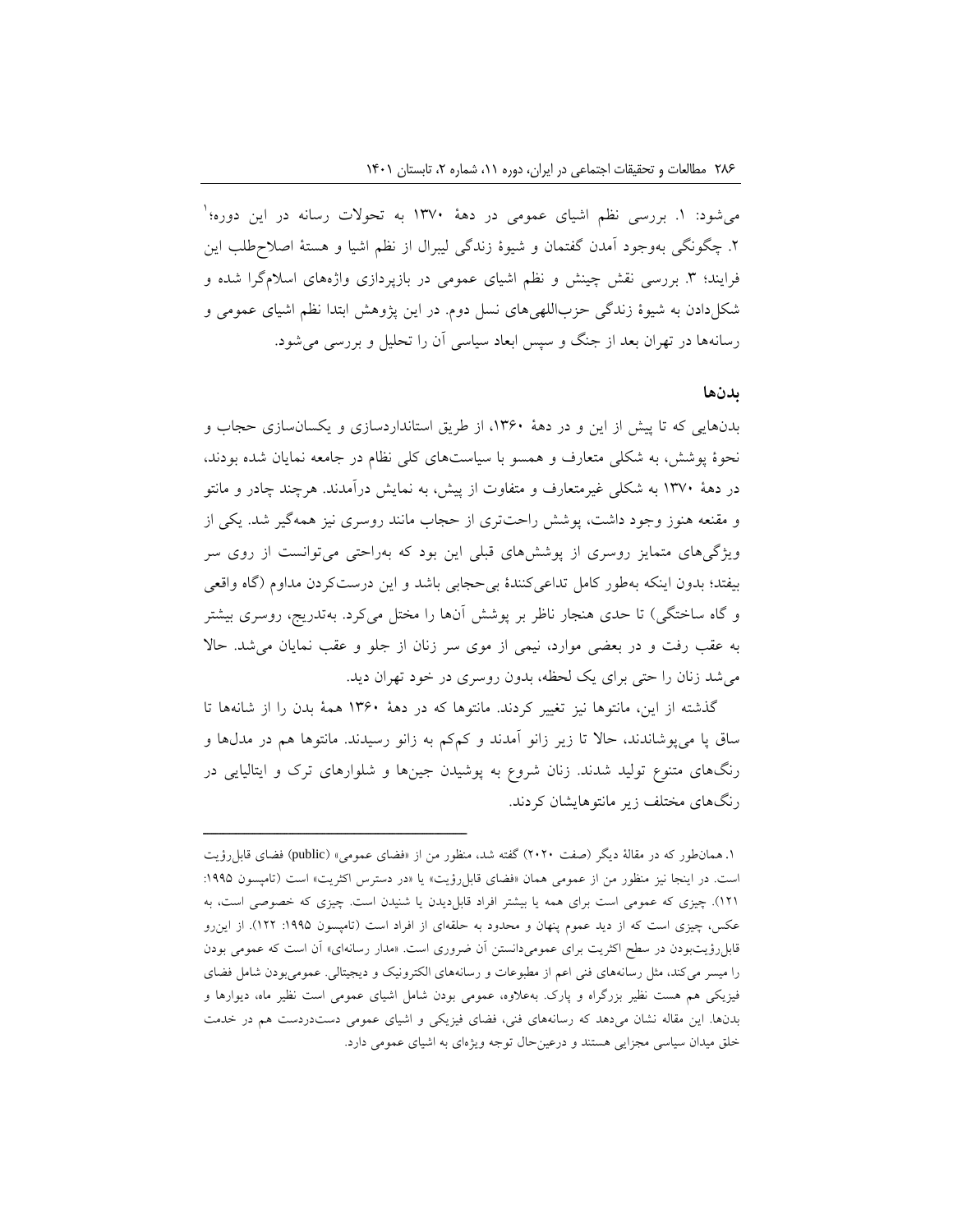ظاهر مردان هم تغییر کرد. آستین کوتاه، پیراهن با نوشتههای انگلیسی، کاله کپ، عینک آفتابی و شلوار جین پوشش بسیاری از مردان شد. مدل موی جوانان متنوع بود. در بسیاری از مدارس، پسران دیگر ملزم به اصالح موی سر با شمارۀ سه نبودند. موی دماسبی مردان را میشد گاهی در خیابانها دید و مدل موهای خاص در میان پسران متمول دیده میشد؛ برای نمونه موی یک طرف سر خیلی بلندتر از سمت دیگر بود. مصاحبهشوندهای که در ابتدای دهۀ ،13۷0 21 سال داشت، گفت: »عجیب است که این مدل را رپ میگفتند«. کفشهای ونس در میان مردان جوان اقشار پولدار شمال تهران هم رواج داشت.

## **دیگر اشیای وارداتی**

توقف تولید نفت بر اثر جنگ بین عراق و کویت، سبب افزایش قیمت نفت شد. تولید نفت ایران از 2/2 میلیون بشکه در روز در سال ،13۶۵ به 3/2 میلیون بشکه در روز، در 13۷1 رسید (نعمانی و بهداد ۲۰۰۶: ۴۸). درآمد نفت ایران در ۱۳۶۹ به ۱۸ میلیارد دلار رسید (۲۰۰۶: ۴۸). این امر در کنار استقراض 2۸ میلیارد دالر از بانک جهانی و دیگر نهادهای خارجی، از سال 13۶۹ سبب افزایش واردات از 11 میلیارد دالر در ،13۶۷ به 24 میلیارد دالر در 13۷0 شد ):200۶ 4۹(. اشیای خارجی جدید، اماکن عمومی ایران را دربرگرفت. در دهۀ 13۶0 دو مدل اصلی ماشین از جمله پیکان و پاترول مونتاژ ایران در خیابانهای تهران به چشم میخورد، اما در دهۀ 13۷0 واردات چندین مدل ماشین خارجی آغاز شد. پژو، نیسان، تویوتا، رنو، میتسوبیشی، دوو و هیوندا، شروع به ویراژدادن در خیابانهای تهران کردند. میزان تمکن مالی که مدل ماشین القا میکرد، در دهۀ 13۶0 در تصور هم نمیگنجید.

کوپنهای غذا در دهۀ 13۷0 دیگر توزیع نشدند و شکالتهای خارجی، بستنی، آدامسهای برند و... همۀ مغازهها را پر کردند. هرچه میگذشت، شمارش اقالمی که ماهانه وارد فروشگاههای محلی میشدند، مشکلتر میشد. میوههای گرانقیمت مانند کیوی به بازار عرضه شد و رستورانهای مجلل در سطح تهران چندین برابر شد. مصاحبهشوندۀ دیگری اظهار داشت: »یادم هست اولین بار که در اوایل دهۀ 13۷0 کیوی را دیدم، بهنظرم شبیه تخممرغی بود که موکت دور آن پیچیده باشند». در همین دوره ژله وارد سفرههای ایرانیان و به دسر محبوب خانوادههای معمولی بدل شد.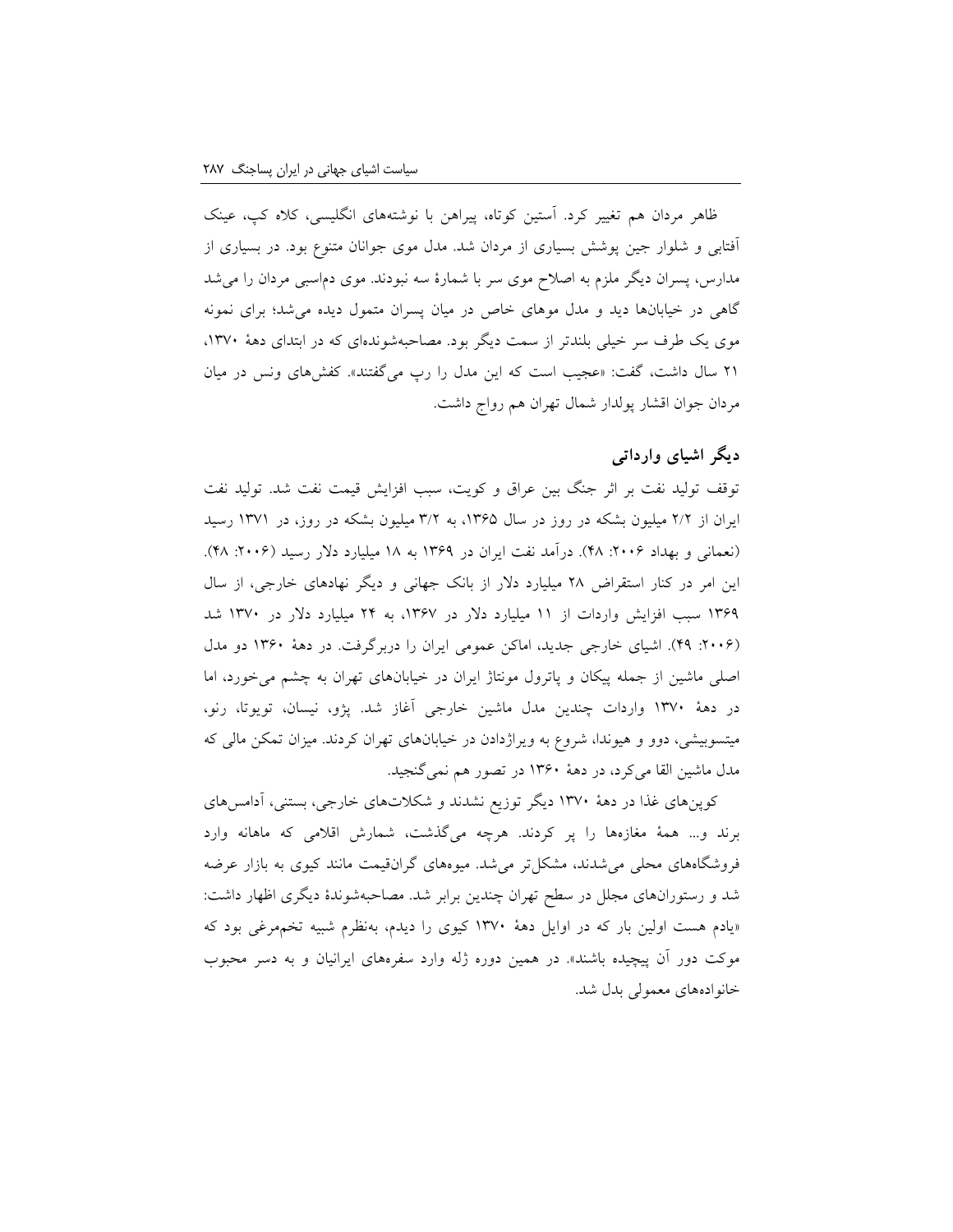رنگها هم متنوع شدند. شهرداری تهران کدهای رنگی درمورد مشاغل اعمال میکرد. همۀ مغازهها ملزم بودند کرکرههای مغازههایشان را زرد و قرمز یا سفید و آبی کنند. مصاحبهشوندۀ دیگری که مغازهای در خیابان ولیعصر داشت، گفت: »کرباسچی ]شهردار وقت تهران[ جریمههای سنگینی برای کسانی که درهای فلزی را رنگ نمیکردند، مقرر کرده بود«. این رنگهای شاد با رنگهای مات فضاهای شهری در دهۀ 13۶0 در تعارض شدید بودند.

### **رسانههای فنی**

دهۀ 13۷0 را دورۀ شکوفایی صنعت ترجمه در ایران میدانند. در این دوره کتب جدید فلسفه و ادبیات به فارسی، ترجمه و روانۀ بازار شدند. روزنامۀ همشهری، به صاحبامتیازی شهرداری تهران، اولین روزنامۀ مهمی بود که بهصورت رنگی چاپ شد. این روزنامه مطالبی دربارۀ سبک زندگی داشت )بیات 200۷(. انبوه نشریات مرتبط با سبک زندگی از خانوادۀ سبز تا... در کیوسکهای مطبوعانی به چشم میخورد. تصاویر اقالمی مانند ماشینهای کرهای، در صفحۀ خانوادگی همشهری چاپ میشدند. ظرف دو سال، انتشار روزانۀ همشهری به نیم میلیون نسخه رسید )بیات 200۷(.

کیهان فرهنگی هفتهنامهای بود که روشنفکران دینی مانند عبدالکریم سروش نقدهای خود به جمهوری اسالمی را در آن چاپ میکردند. سروش به نقدهای خود در دیگر نشریات مانند روزنامۀ سالم نیز ادامه داد. نقدها و نوشتههایی که واژههای کلیدی مانند آزادی، ارادۀ آزاد، انتخاب آزاد و تکثر در آنها دیده میشد.

وزارت فرهنگ مجوز فیلمهایی را صادر کرد که در دهۀ 13۶0 از تیغ تیز سانسور عبور نمیکردند. این فیلمها از طریق نمایش ماشینهای لوکس، غذاهای لذیذ، مدل موی شیک آقایان و سبک زندگیهای متموالنه، منعکسکنندۀ تغییراتی بودند که ایران جدید در حال تجربۀ آن بود. بهعالوه برنامهسازی تلویزیون متمرکز بر ترویج »سیاستهای سازندگی« رفسنجانی بود. هر روز پروژۀ صنعتی جدیدی افتتاح میشد، سدی کامل میشد، یا تونلی به بهرهبرداری میرسید؛ درحالیکه متخصصان و فنساالران، مهمانان اصلی تاکشوها بودند.

دیشهای ماهواره در این دهه بهطور غیرقانونی وارد ایران شدند. تعداد نصابها برای نصب ماهواره روی پشتبامها، در این دوره زیادتر شد )حسینی 13۸۹(. تا پایان ریاستجمهوری رفسنجانی در سال ۱۳۷۵، چهل درصد ایرانیها دیشهای جدیدتر و کوچکتری داشتند.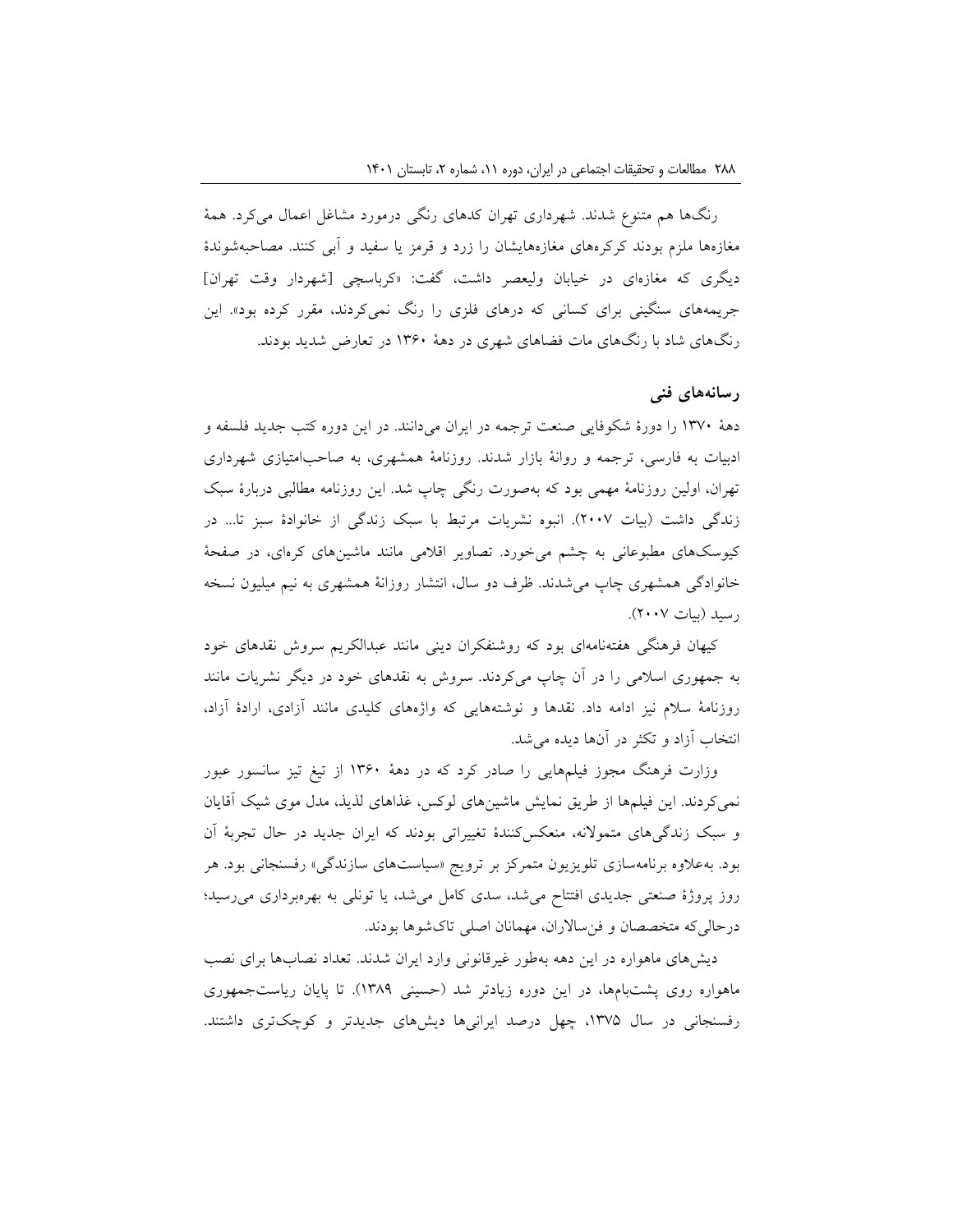شبکههای ماهواره کانالهای خارجی عمدتاً آمریکایی، ترکی و عربی )مستقر در دبی( با برنامههایی مانند بی٫واچ` و سریالهای خانوادگی ترکیهای و برنامههای آشپزی و طراحی داخلی و خارجی و گلف و مسابقات فرمول 1 را نمایش میدادند. اواخر دورۀ رفسنجانی، پخش برنامههای ماهوارهای زبان فارسی در خارج کشور، آغاز شد )بیشتر در آمریکا(.

### **فضاهای عمومی**

دیوارها دیگر مانند دهۀ 13۶0 در انحصار تصاویر شهدا و شعارهای مرتبط با دفاع مقدس نبودند. بسیاری از تصاویر شهدا جای خود را به تبلیغات تجاری داده بودند. بیلبوردهای بزرگ محصوالت وارداتی در همۀ خیابانهای اصلی مشاهده میشدند )بیات، 200۷(.

طیفی که از تحوالت مادی منفعت میبرد، خانههای ارتفاعات شمال تهران را بازسازی کرد. سبک زندگی آپارتماننشینی رواج یافت )حسینی، 13۹3(. کاالهای گران و نایاب در ساخت این خانههای با معماری ویژه به کار میرفت. در همان حال، رشد دو برابری جمعیت ظرف یک دهه به این معنا بود که تهران باید توسعۀ افقی و عمودی مییافت. بزرگراههای عظیمی در سرتاسر تهران ساخته شد و شمال و جنوب، و شرق و غرب را به یکدیگر متصل ساخت.

این تغییرات و نظم جدید اشیا، تنها تغییرات صرف مادی نبودند. در ادامه، چگونگی نظم بیسابقه و جدید اشیای مادی در شکلگیری گفتمان لیبرال پسااسالمگرا با همۀ تبعات سیاسی آن در ایران، بررسی میشود.

## **تشکیل هستۀ اصالحطلب**

یکی از مصاحبهشوندگان این مطالعه، در سال 13۷0 دانشجوی دکترای دانشکدۀ حقوق و علوم سیاسی دانشگاه تهران بود. او با همسرش در آپارتمان کوچکی زندگی میکرد و برای سروساماندادن به اوضاع اقتصادیاش، تحت فشار زیاد و درگیر مشکالت مالی بود. بهدلیل طبع نویسندگی که داشت، دوستانش او را تشویق کردند. از اینرو تصمیم گرفت بهعنوان روشنفکر، درآمدی برای خود فراهم کند و به آن متکی باشد، اما برنامۀ روشنی برای شروع این کار نداشت تا اینکه در آن روزها با عبدالکریم سروش آشنا شد. او درمورد سروش گفت: »سروش درنظر من بینقص بود. اولین ویژگی که مرا بهعنوان یک روشنفکر به او جذب کرد، شیوۀ

1. Baywatch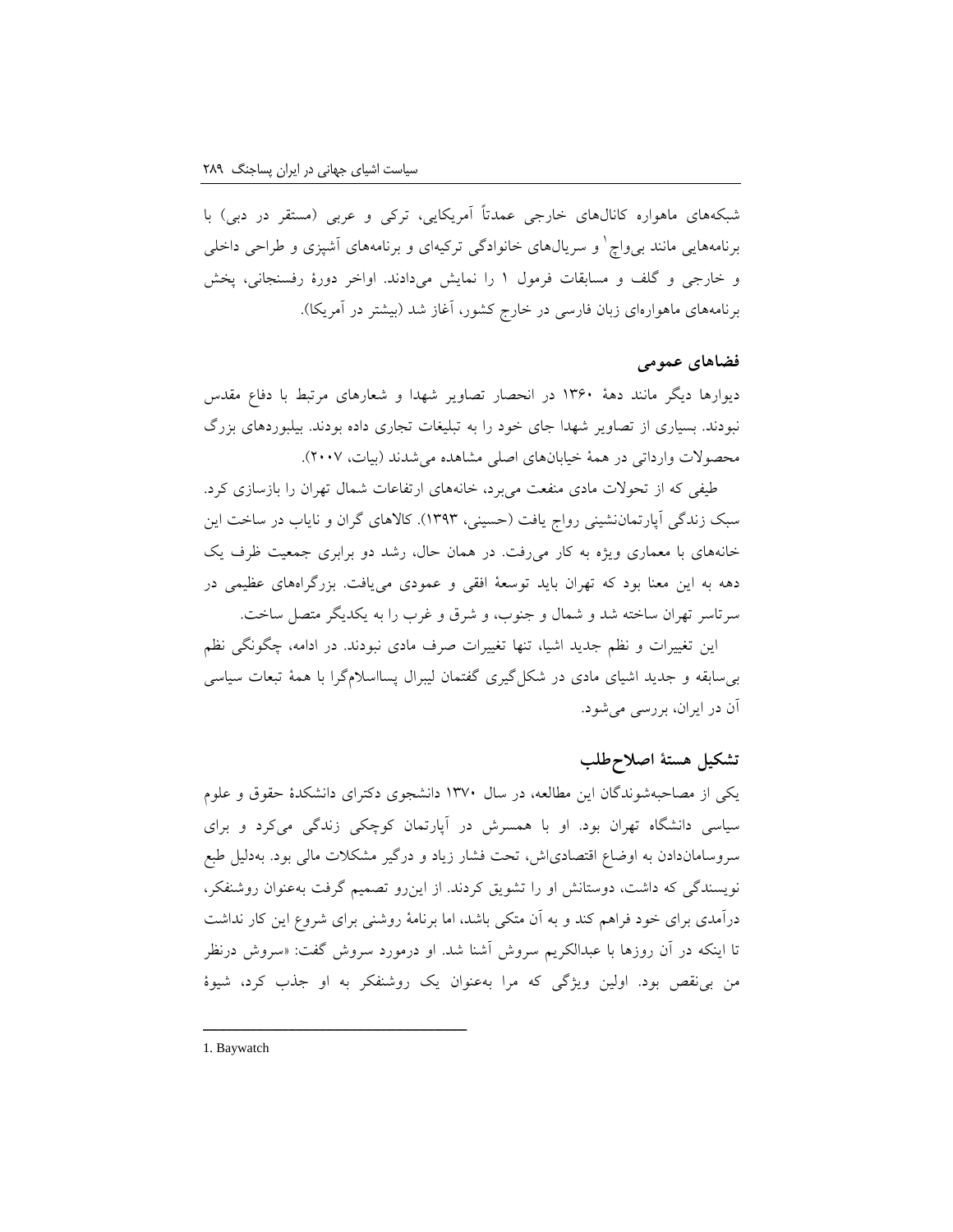صحبتکردنش بود. او برعکس شریعتی، خیلی خشک و بیطرفانه صحبت میکرد. افکارش با افکار شریعتی در تضاد بود. سروش تصمیم داشت راه خودش را بین حق و باطل دنبال کند. به متن مقدس ]قرآن[ اهانت نمیکرد، اما میگفت دیدگاههای متفاوتی به آن دارد. درصدد براندازی نظام هم نبود، اما میگفت میشود آن را اصالح کرد. این تعریف یک منتقد بود. سروش برخالف رادیکالها که هیچچیز را غیر از سیاه و سفید قبول نداشتند، در منطقۀ خاکستری (منطقۀ میانی) سیر میکرد. من بهسرعت جذب وی و مانند خیلی ها، شاگردش شدم».

یکی دیگر از مصاحبهشوندگان، از اعضای گروهی بود که دور سروش گردآمدند و به حلقۀ کیان معروف شدند. آنها مجلهای با نام ماهنامۀ کیان منتشر کردند و سرسختانه شروع به مباحثه دربارۀ دیدگاههای سروش کردند. در سال 13۷4 ماهنامۀ کیان بیش از صد هزار خواننده جذب کرد )بیات، 200۷(. بیات اظهار میکند: ماهنامۀ کیان چنان تأثیری داشت که حتی حامیان زیادی در بین دانشجویان الهیات پیدا کرد (۲۰۰۷: ۹). بسیاری از این طلاب جوان مباحثاتی راه میانداختند و به آنچه کیان مطرح کرده بود، میپرداختند؛ »الهیاتی جمهوریخواه یا الهیاتی که دوستدار آرمانهای دموکراتیک، تکثر دینی، عقالنیت انتقادی و حقوق بود« )تأکیدها افزوده شده) (بیات، ۲۰۰۷: ۹۱).

مطالعات جامعهشناسانۀ ایران پساجنگ، اغلب این موضوع را شاهدی بر مرکزیت سروش و حلقۀ کیان در پروژۀ اصالحات درنظر میگیرند. این ادعایی مسئلهدار است؛ چرا که این تبیین به چگونگی رواج واژههایی مانند تکثر، آزادی و حق، فراتر از خوانندگان مستقیم حلقۀ کیان، توجه ندارد. درواقع اشیای عمومی نیز به همین میزان در شکلگیری »زبان دموکراتیک« سهیم بودند.

همانطور که مطرح شد، در طول دهۀ 13۶0 نظم اشیای روزمره بهگونهای تجلی پیدا کرد که جلوی جلوهگری الگوهای مصرفی آلترناتیو و نمایش سبکهای زندگی دیگر را گرفت و سایر اشیا مانند حجاب زنان، الکل و نوارهای ویدیویی که در دوگانۀ حق و باطل، گرایش معینی به حق نداشتند، از حوزۀ قابل رؤیت، به حریم خصوصی راندند (صفت، ٢٠٢٠). سیل عظیم اشیای خارجی به تهران در دهۀ ،13۷0 به این معنا بود که خیلی از اشیا بدون هویتسنجی اخالقی و سیاسی ظاهر شدهاند. واردات تازۀ الکچری مانند مبلمان را بهراحتی نمیشد در طبقات پیشین اشیای تنظیمشده بهمنظور پیشگیری از سبک زندگیهای آلترناتیو گنجاند. این اشیا را بهراحتی با عنوان حق و باطل نیز نمیشد دستهبندی کرد؛ بنابراین اشیایی که نه حق بودند، نه باطل و نه در دستهبندیهای سابق میگنجیدند، در مسیر میانه قرار گرفتند و منطقۀ میانی و واژۀ تکثر برای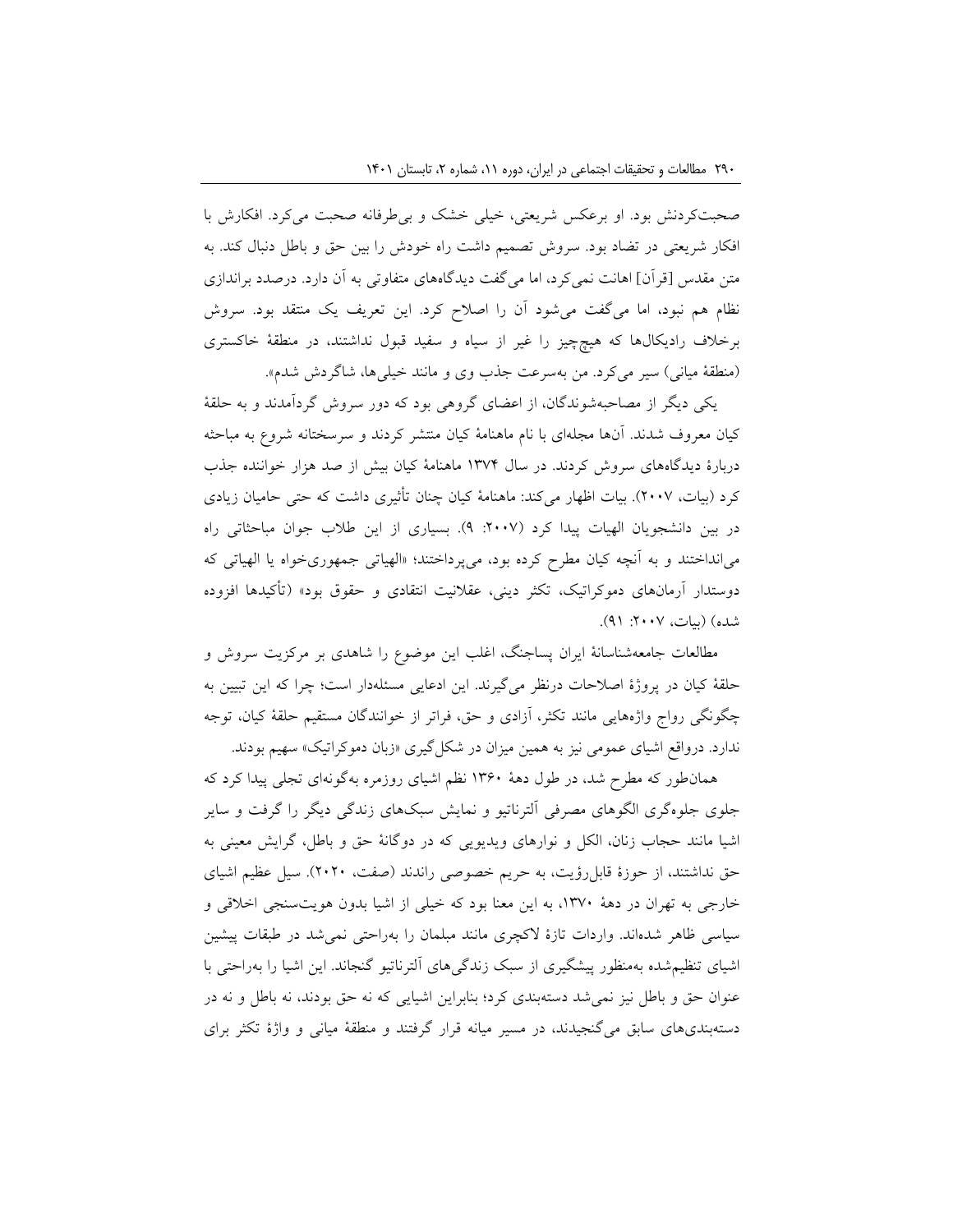اولین بار از زمان انقالب جایگاهی یافتند؛ جایگاهی که مرهون اشیایی بودند که حاال بر آنها دلالت می کردند.

یکی از مصاحبهشوندگان این مطالعه که در زمان اولین مراجعه برای خرید کفش به پاساژ کویتی، هفده سال داشت، گفت: »مغازهدار دوری زد و به طعنه گفت »خب، این را میخواهی یا این را یا این را یا این را...«، و همینطور ادامه داد و به کفشهای پشت سرش اشاره کرد«. از مصاحبهشونده سؤال کردم چه چیز این تجربه، خاص بود؟ جواب داد (تأکیدها افزوده شده): »تنوع و تکثر چیزی که عرضه میکرد«. یا اینکه یک جفت کفش نایک در آن زمان بهتنهایی میتوانست بیانگر شکوه آمریکایی باشد، چندین کفش آمریکایی و خارجی شایستۀ واژۀ تکثر بود )تصویر 1(.

سروش و روشنفکران اصالحات نه بهتنهایی مسیر میانۀ بین حق و باطل را با تفسیر ایدههای فلسفی ایجاد کردند و نه بهتنهایی مفهوم تکثر را از طریق مقاالت و کتب خود پراکندند. برعکس، آنچه از طریق تفاسیر فلسفی از آن سخن میگفتند، ورای مخاطبان مستقیم مجالت و مقاالت آنها از طریق توزیع اشیای جدید مصرفی بیشمار بعد از دهۀ 13۶0 نیز در حال تکثیر بود.



**تصویر .۱ تغییر تعداد دفعات استفاده از کلمۀ تکثر در پرمخاطبترین روزنامهها شامل صفحات تجاری و تبلیغات )۱۹۹۷-۱۹۸۱(**

عالوهبراین سروش و روشنفکران حلقۀ کیان شاید مفهوم آزادی را درمورد انتخاب چگونگی عمل به باورهای فردی تئوریزه کرده بودند، اما کلمۀ آزادی پیش از آن زمان از طریق تنوعیابی بازار رواج یافت. امروز افراد آزاد بودند از میان انواع مختلف کفش، ماشین، غذا و... انتخاب کنند. مادیت این اشیا در نحوۀ دریافت آزادی، برای بسیاری دخیل بود. مصاحبهشوندۀ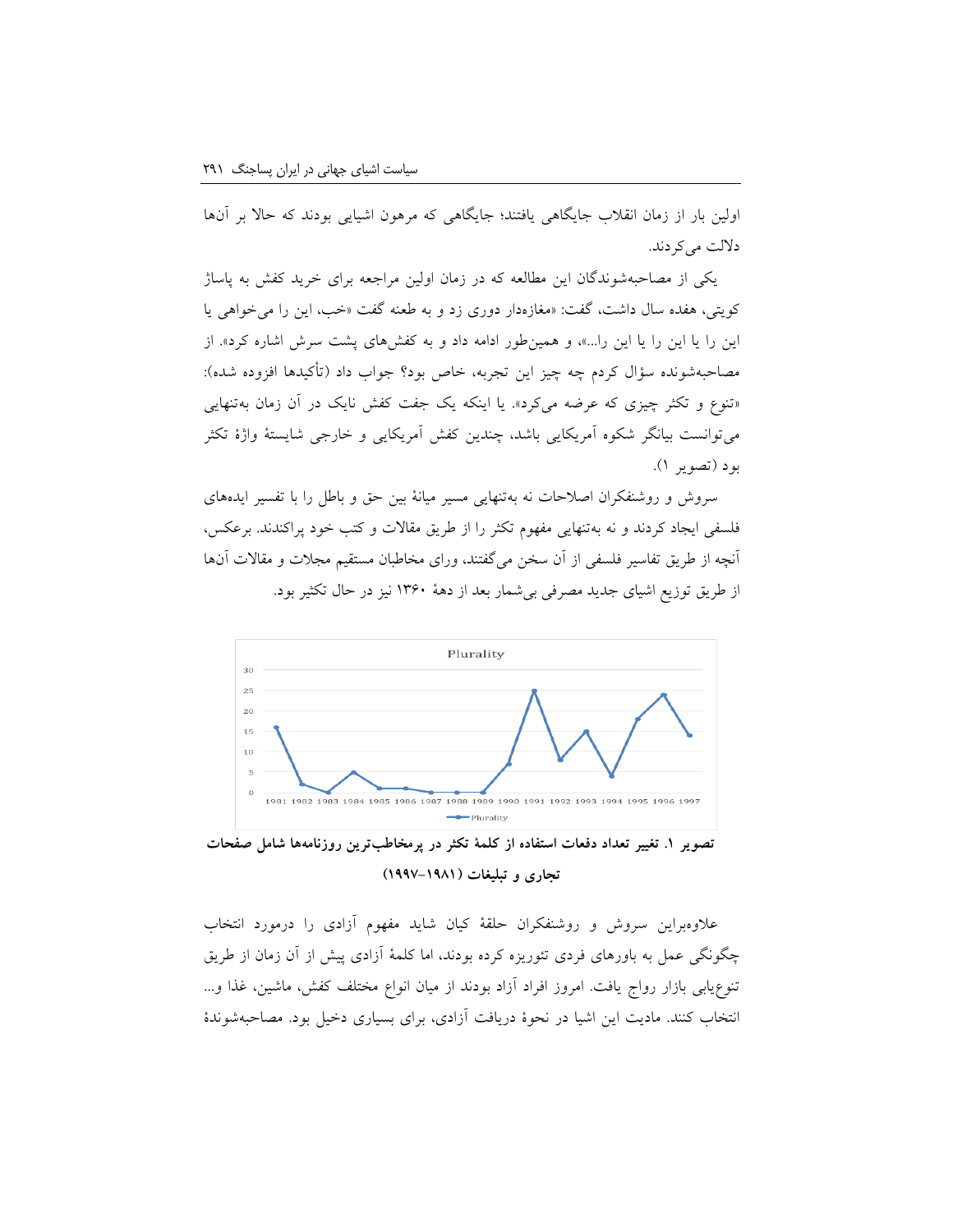اصالحطلب دیگری گفت: »یادم میآید یکبار در حال رانندگی در یک بزرگراه تازهساخت و در موازات ماشینی که زنی با روسری افتاده آن را میراند، به یک موسیقی غربی گوش میکردیم. یک روسری شانل و واقعاً لخت داشت. من حدود پانزده دقیقه به او خیره بودم... روسریاش همۀ مدت رانندگی افتاده بود. با خودم فکر کردم احتماالً زندگی در اروپا به این صورت است و آزادی همین است« )تأکیدها افزوده شده(.

شایان ذکر است که روسری شانل پوششی منفعل نبود که کاربرد دیگری نداشته باشد، بلکه در مادیت آن مانند لختبودن نوعی کنشگری وجود داشت و نوعی بالتکلیفی برای گشت ارشاد ایجاد میکرد. یک عضو سابق گشت ارشاد که مدتی در محلههای مختلف تهران همکاری کرده، گفت: »یک روسری افتاده لزوماً بهمعنای شورش علیه نظام نبود. اگر میخواستیم، میتوانستیم تظاهر کنیم تصادفاً افتاده». این امر اختیار زیادی به گشت ارشاد میداد که بتوانند موقعیت را بهگونهای توجیه کنند که بی حجابی قابل اغماض باشد. با گذشت زمان، الزام به حجاب به عقبتر رانده شد؛ فرایندی که مادیت روسری در آن لحاظ شده بود و برای برخی متضمن معنای آزادی بود. کلمات آزاد و آزادی مانند اشیای کمی بودند که برای ترویج و سخن گفتن دربارۀ این اشیا استفاده میشدند. این کلمات که در بین سالهای 13۶0 تا 13۶۸ البهالی هزاران واژه گم بود، از دهۀ 13۷0 معنای گستردهتری پیدا کردند )تصویر 2(.



**تصویر .۲ تغییر تعداد دفعات استفاده از کلمۀ آزاد و آزادی در پرمخاطبترین روزنامه شامل صفحات تجاری و تبلیغات )۱۹۹۷-۱۹۸۱(**

کلمۀ حق اگرچه تا پیش از این، در دهۀ 13۶0 در دوگانۀ حق و باطل دیده میشد، از حقی که به اعتبار امر عمومی حقانیت پیدا کند، خبری نبود؛ بنابراین میتوان گفت کلمۀ حق که در دهۀ 13۶0 تقریباً از افواه عمومی حذف شد، بعد از دهۀ 13۷0 بهصورت گسترده رواج یافت؛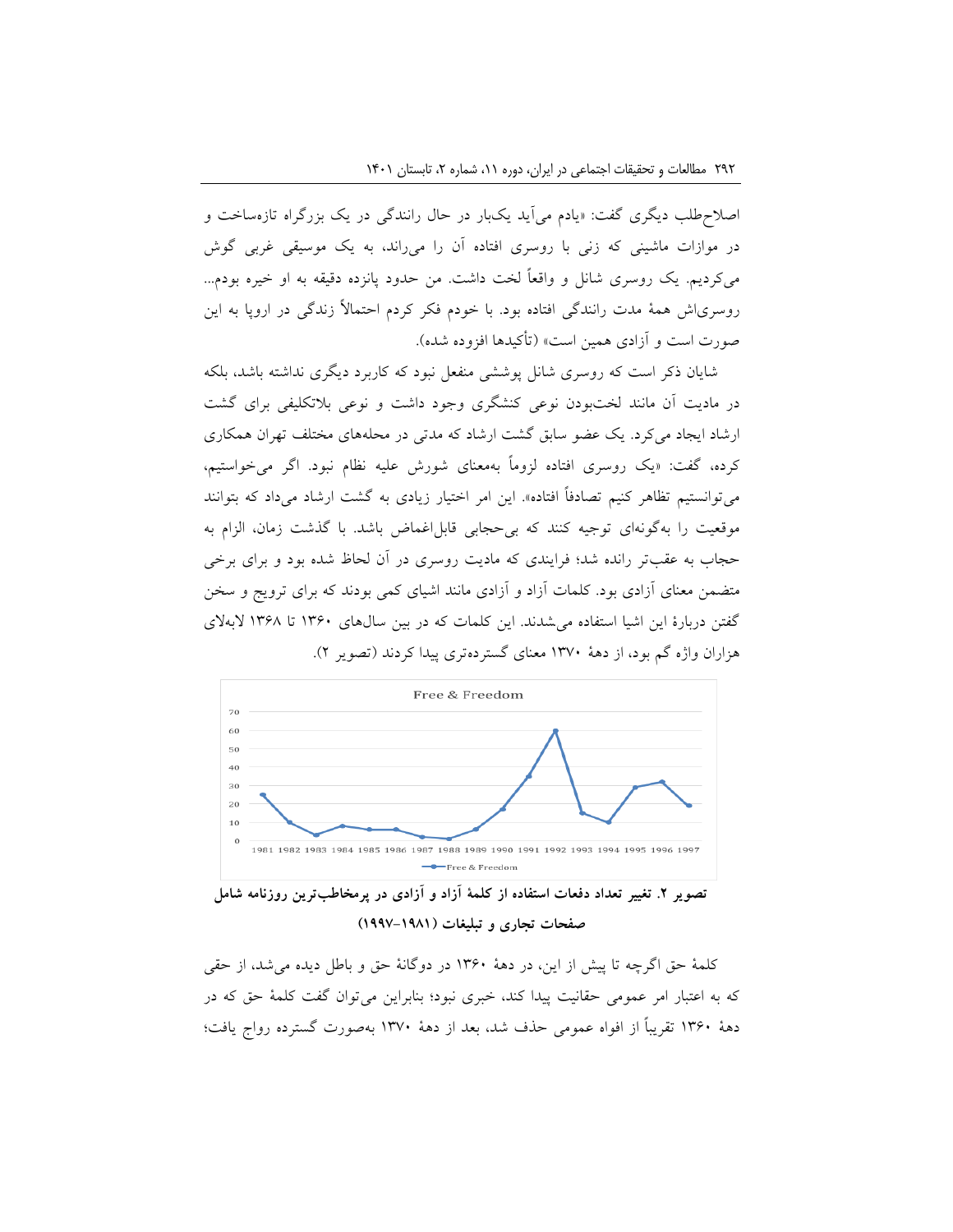بهطوریکه کلمات حقوق بشر و حق مرجعهای کمی داشتند که بشود دربارۀ آنها صحبت کرد. بههرحال، انتشار اشیای خارجی نامتقارن در دهۀ ،13۷0 به این معنا بود که یک قشر خاصی از شهروند ایرانی قادر بود به ایجاد جایگاهی جدید برای خود اقدام و با استفاده از اشیای مادی درجه یک، فضای عمومی جدیدی بهوجود بیاورد.

مریم، یکی دیگر از مصاحبهشوندگان (یک زن اصلاحطلب)، دربارۀ اینکه واژۀ حق چطور درمورد اشیای مادی برای او معنا یافت، اظهار داشت: »یک بار خواب دیدم بهخاطر اینکه گشت ارشاد برای پوشیدن مانتوی زردرنگ مزاحمم شده بود، جلوی یک حزباللهی دست به عملیات انتحاری زدم، ولی از غالمحسین کرباسچی خوشم میآمد؛ زیرا او رنگ را به شهر آورد. گلهایی با انواع رنگها در پارکها کاشت و پاساژهای رنگارنگی ساخت که مانتوهای سبز و زرد و حتی قرمز میفروختند؛ مانند اینکه حق ما برای شادتربودن را به رسمیت میشناخت )تأکیدها افزوده شده(«.

برای عدۀ زیادی، رؤیای انقالبی یک اتوپیای اجتماعی یا جامعۀ اسالمی، به رؤیای پوشیدن برند خاصی از کفش، رانندگی با میتسوبیشی و زندگی در آپارتمانهای لوکس شمال تهران تبدیل شد؛ بنابراین اگر مفاهیم روشنفکری »فردگرایی« و »عقالنیت« رواج یافتند، تا حدودی بهدلیل هم همخوانی این واژهها با سیاست واقعگرا<sup>ا</sup>ی ثروتاندوزی بود که اولین بار بعد از انقلاب میسر شده بود. اکنون هرکسی این حق را داشت که در انتخاب در بازار متکثر، آزاد باشد. واژۀ حق که در طول دهۀ 13۶0 کمتر استفاده میشد، بعد از این دهه بهشدت رواج یافت )تصویر 3(.



**تصویر .۳ تغییر تعداد دفعات استفاده از کلمۀ حق در پرمخاطبترین روزنامهها شامل صفحات تجاری و تبلیغات )۱۹۹۷-۱۹۸۱(**

1. realpolitik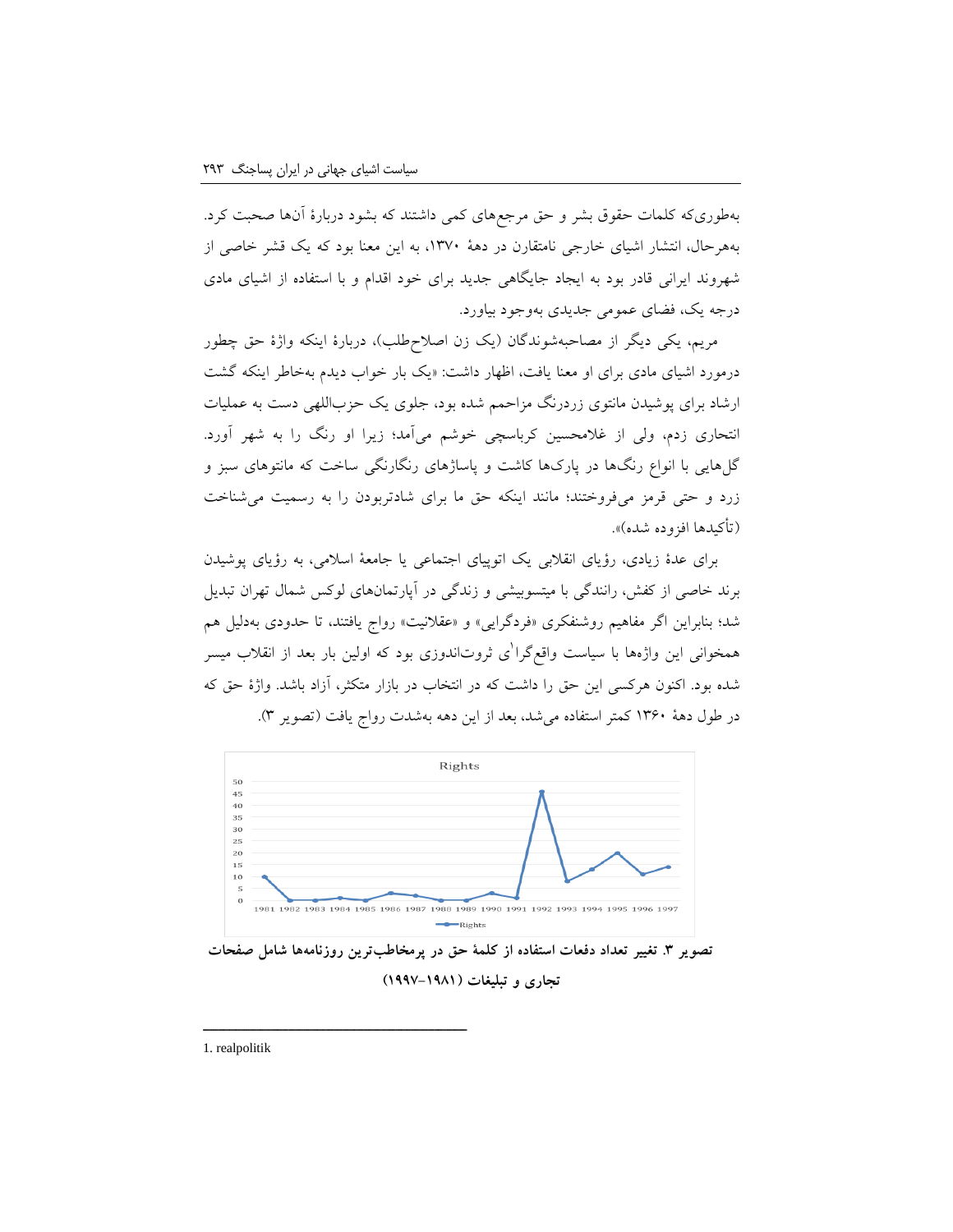اگرچه آصف بیات از کشف رابطۀ بین استقبال اصالحطلبان از آزادی، تکثر و حق، و ظهور بیلبوردهای تجاری، پاساژها و ماشینهای خارجی خودداری کرده است، این دو فرایند از یکدیگر مجزا نبودند. به بیان دیگر، اصالحات، صرفاً منحصر به ترویج دیدگاههای فلسفی و واژههای »دموکراتیک« و لیبرالیزاسیون نیز تنها مجموعهای از تحوالت مادی نبود. برعکس، واژههای «دموکراتیک» و اشیای «لیبرالیزه» شده، از طریق یکدیگر اشاعه پیدا کردند. در نتیجه دو فرایند از یکدیگر غیرقابل تشخیص شدند. تحول مدار رسانهای در تهران و بهویژه نظم اشیای جهانی، سبب پدیدآمدن یک شیوۀ عینی-انتزاعی جدید از هستی شد. این نوع جدیدبودن موضوعی است که میتوان آن را »اصالحات« نامید.

البته اصالحات، موضوعی تنها منحصر به محدودۀ سیاست نبود. درواقع کسانی که طی این تغییرات عینی-انتزاعی تبدیل به نخبگان اصالحطلب شدند، مایل به ورود به »ریلپولتیک« هم بودند؛ به این معنا که مایل بودند شیوۀ زندگی خود را به قلب رسانۀ ملی، اقتصاد ملی و سیاستگذاری ملی بیاورند. یکی از مصاحبهشوندگان، منشأ این خواسته را اینگونه توضیح داد: »حاال همۀ ما هم در مباحث نشستهای کیان و بهخصوص در نشر ایدهها از طریق ماهنامۀ کیان، نقشی یافته بودیم، اما در درجۀ اول خود را شاگردان سروش میدانستیم. ما دربارۀ نظرات او، همفکری، بحث و نقد میکردیم و سروش همواره چهرۀ محوری نشستهای ما بود. چیزی که آن زمان نفهمیدم این بود که چند نفر در کیان مانند سعید حجاریان، جاهطلبیهایی بزرگتر از شاگردی سروش داشتند. حجاریان که تقریباً همسن من است، یکی از مؤسسان وزارت اطالعات ایران بعد از انقالب بود، اما بعد از حدود یک دهه، از وزارت کنار گذاشته شد و برای دریافت دکترای علوم سیاسی به دانشگاه تهران آمد. او همدورۀ من بود. حجاریان میخواست یک ماشین سیاسی از ایدههای سروش بسازد؛ درحالیکه سروش مناسب سیاست نبود و شخصیت او با این حوزه همخوانی نداشت. درمجموع آدم سیاسی نبود. از اینرو بیان این ایدههای جدید نیازمند یک سخنگو بود. خیلی زود حلقۀ کیان و بهطور خاص حجاریان، محمد خاتمی را همان شخصی دیدند که اصالحات را به مرکز سیاست رسمی میآورد«.

محمد خاتمی در دورۀ اول ریاستجمهوری هاشمی رفسنجانی، به سمت وزارت فرهنگ منصوب شد. خاتمی در دورۀ تصدی این وزارت، به کارگردانان، هنرمندان، نویسندگان و شعرا اجازه داد روی موضوعاتی کار کنند که هیچ ربطی به آرمانهای انقالبی نداشتند و اینگونه، فضای امنی برای آنها ایجاد کرد تا به عالیق خالق خود بپردازند. خاتمی همزمان از سوی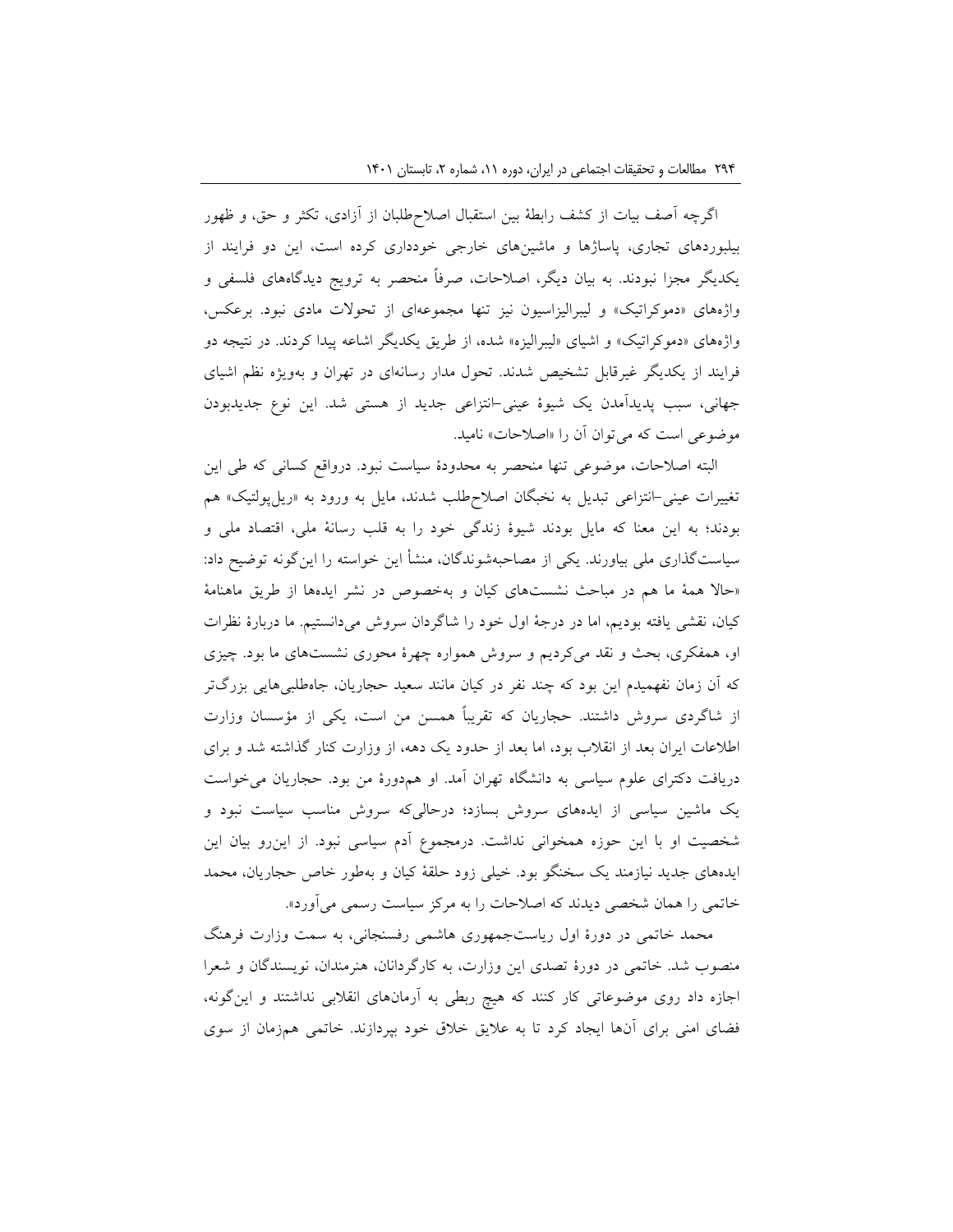حزباللهیها برای تسلط بر اشیای »فرهنگی« تولیدی تحت فشار بود، اما او بهجای انتقال فشار بر کارگردانان، هنرمندان و روزنامهنگاران، ترجیح داد استعفا دهد. خاتمی نامۀ سرگشادهای نوشت و دلیل استعفای خود را توضیح داد. مصاحبۀشوندۀ قبلی، این نامه و حوادث مرتبط با آن را اینگونه مطرح کرد: »واقعاً نمیتوانستم آنچه را که او نوشته بود، باور کنم. او دیدگاه خود دربارۀ ایران و انقالب را نوشته بود و گفته بود نمیتواند کار کند، مگر آنکه قادر باشد به این دیدگاه وفادار بماند. این جالب بود که او توانسته بود تا سطح یک منصب رسمی باال برود و به این ایده وفادار بماند؛ دیدگاهی که با نظریۀ سروش همنوا بود. درواقع مسئلهای که بسیار به چشم میآمد، واژههای کلیدی خاتمی بود که به پیروی از سروش، به آزادی، انتخاب آزاد و تکثر تغییر پیدا کردند. هنرمندان و روزنامهنگاران و روشنفکران او را دوست داشتند و بعد از این نامه، به او به دیدۀ احترام مینگریستند؛ بنابراین چند ماه بعد از استعفای خاتمی تصمیم گرفتند با برگزاری مراسمی، از او تقدیر کنند. من نیز آنجا بودم و افراد زیادی از جمله هنرمندان، آهنگسازان، روشنفکران، دانشگاهیان، کارگردانان، چهرههای ادبی، شعرا، بازیگران، روزنامهنگاران و... در این مراسم حضور داشتند. وقتی خاتمی سخنرانیاش را ایراد کرد، ترکیبی شاعرانه و سیاسی از کلمات و واژههای سروش عرضه کرد. فکر میکنم خیلی از ما که آنجا بودیم، باور داشتیم یک رهبر متولد شده است. من که اینطور فکر میکردم. چند ماه بعد خاتمی کاندیدای ریاستجمهوری شد، همین هنرمندان و فیلمسازان و چهرههای فرهنگی به نیروی اصلی ستاد او تبدیل شدند. حلقۀ کیان هم کمک شایانی به ستاد انتخاباتی خاتمی کرد و حجاریان استراتژیست اصلی و مهم اصالحات شد«.

خاتمی جدیدترین مدل عینک را با عبا و قبایی با رنگ متفاوت )برخالف عبا و قبای تیرهرنگی که روحانیونی مانند هاشمی رفسنجانی میپوشیدند)، شلوار دوخت ایتالیا، کفشهای کالرک و ریش کوتاه )برعکس روحانیون سنتی( هماهنگ کرده بود. این مسئله به معنای این بود که خاتمی همانقدر که تکثر برآمده از بازارهای مادی در حال رشد را به نمایش میگذاشت، به همان اندازه نیز تکثر واژهها و مفاهیم دموکراتیک در حال پدیداری را عرضه میکرد. شیوۀ جدید هستی، جهان جدید عینی-انتزاعیای که خاتمی امیدوار بود سخنگوی آن شود، چیزی بود که بهطور پیشینی در آن غرق شده بود. با اوجگرفتن خاتمی، اصالحات در سودای تسخیر مرکز قدرت برآمد.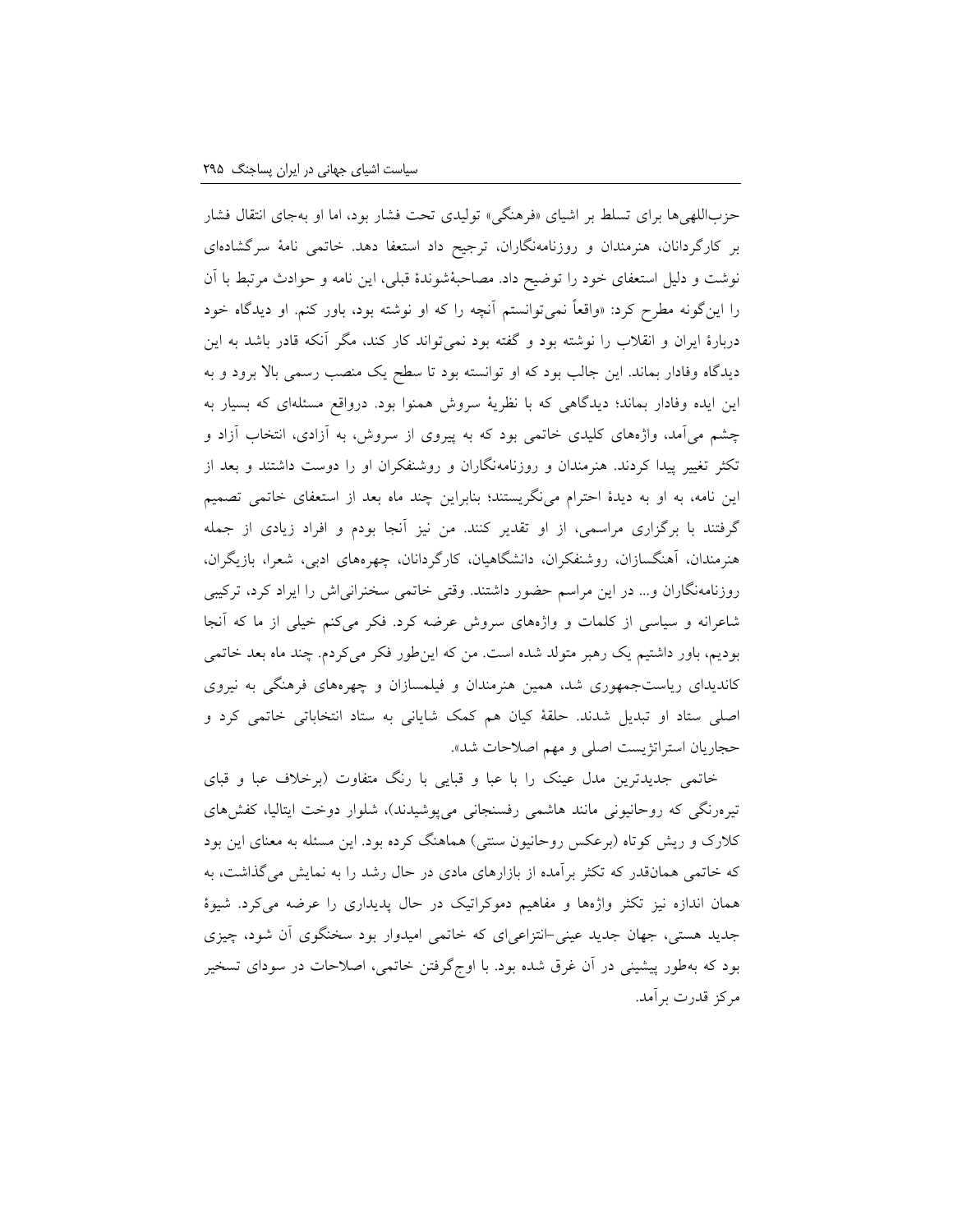در ادامه، چگونگی بازسازی گفتمان اسالمگرای جدید با ابعاد سیاسی گسترده از طریق همین ترتیبات در مدار رسانهای از جمله نظم اشیای مادی، بررسی میشود.

# **شکلگیری هستۀ نسل دوم حزباللهیها**

تحوالت عینی-انتزاعی که در طول دهۀ 13۷0 آغاز شد، پیامدهایی فراتر از هموارکردن زمینۀ شکلگیری شیوۀ زندگی اصالحطلب داشت. این پیامدها شامل بیگانهسازی و تجزیۀ بخشهایی از گروههای مهم پیشین در تهران بودند. اولین آنها حزباللهیهایی بودند که با مرگ امام یتیم شده و در جستوجوی مرادی جدید بودند که بتوانند خود را به دست او بسپارند. گروه دیگر کسانی بودند که در جنگ عراق حضور داشتند از جمله بسیاری از رزمندههایی که جایگاه خود بهعنوان نیروهای شمارۀ یک انقالب را به تکنوکراتها داده بودند. خانوادههای شهدا که میدیدند »فداکاری« شان زیر فشار زندگی اشرافی خرد میشود، بهنوعی احساس طردشدگی میکردند. گروه دیگر، متشکل از بازاریهای سنتی بودند که میدیدند نفوذشان را در برابر پاساژهای جدید شهرداری از دست میدادند و درنهایت تودههای مناطق محروم کالنشهرها بودند که بیشترین آسیب را از لیبرالیزاسیون اقتصادی متحمل میشدند.

از درون این طیفها، گروهها و افرادی گرد هم آمدند تا نسل دوم حزباللهیها را تشکیل دهند، اما میتوان گفت مرتضی آوینی، مستندساز، در تشکیل این نسل نقش ویژه داشت.

آوینی یک کارگردان تلویزیونی بود که خود را »سرباز امام« توصیف میکرد )حسینی 13۹3(. او صدها ساعت فیلم از جنگ ایران و عراق تهیه کرد. تلویزیون ملی در دهۀ اول انقالب این تصاویر را بهصورت هفتگی پخش میکرد. در اواخر دهۀ 13۶0 و اوایل دهۀ 13۷0 سه موضوع موجب شگفتی آوینی شد: ١. پایان جنگ عراق؛ ٢. مرگ امام؛ ٣. لیبرالیزاسیون رفسنجانی. آوینی به کارهای تولیدی خود ادامه داد و نقدی تلخ از تهران درحالتغییر ساخت که از نظر او شبیه توهین به آرمانهای ایثار، فداکاری و شهادت بود )،13۷2 ب 13۷1 و الف13۷1(. آوینی با وجود ساخت مستندهای بیشمار و نگارش چندین مقالۀ مهم، حتی در میان حزباللهیها هنوز چهرۀ چندان شناختهشدهای نبود. یک مصاحبهشوندۀ حزباللهی از مشهد اظهار کرد: »من و دوستانم برای برنامههای سیاسی خود دستورالعملهایی از رئیس بسیج منطقه دریافت میکردیم، ولی هیچوقت اسم آوینی را در آن زمان نشنیده بودیم».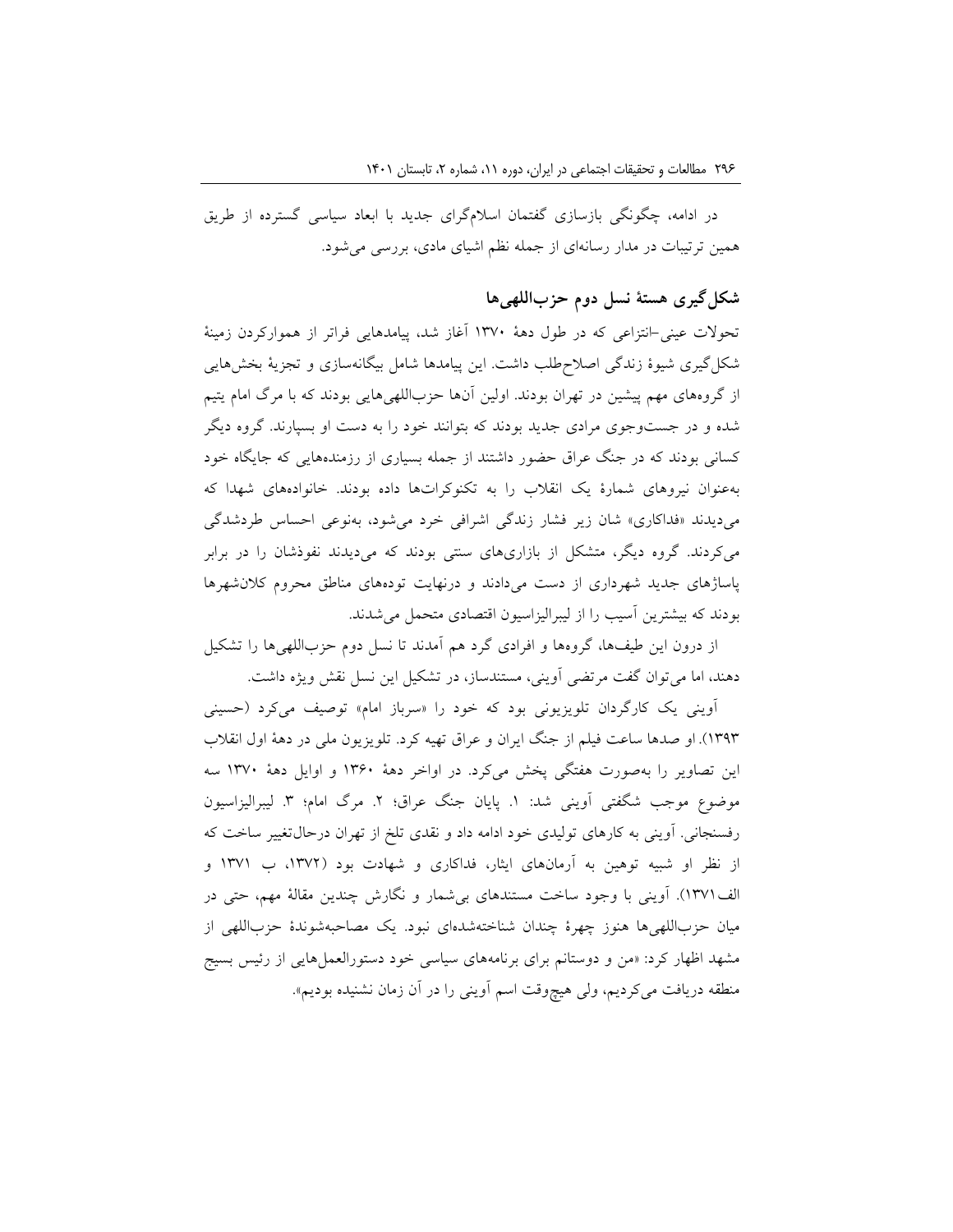آوینی در راستای تالش برای احیای بخشی از گذشته، در سال 13۷2 به جنوب غرب ایران و مرز عراق رفت تا صحنههایی برای یک مستند جدید تهیه کند. در آن منطقه یک النگشات ایدئال یافت و دوربینش را مستقر کرد. در حال تنظیم لنز یک قدم به عقب برگشت و پای راستش را روی یک مین زمینی گذاشت که از زمان جنگ پاکسازی نشده بود. بهاینترتیب آوینی بر اثر انفجار آن مین کشته شد )حسینی 13۸۹(.

او بلافاصله لقب «شهید» دریافت کرد که این موضوع از زمان مینگذاری منطقه توسط نیروهای صدام، اتفاق جدیدی نبود. وقتی بدن آوینی به تهران رسید، تلویزیون ملی مراسم تشییع او را پخش کرد. این مسئله هم تازگی نداشت؛ زیرا تلویزیون مراسم تشییع شهدا را بهطور معمول پخش میکرد. اتفاقی که تازگی داشت این بود که با حرکت دوربینها، آیتالله خامنهای در میان جمیعت در مقابل جنازۀ آوینی حاضر شد و برای او گریست. ایشان در پایان مراسم به خانواده آوینی یک قرآن داد که در آن نوشته بود: تقدیم به سید شهدای اهلقلم.

پایگاهی که با سیاستهای رفسنجانی بیگانه شده بود، در کنار نهادهای منتسب به آیتالله خامنهای گویی منتظر نشانهای باشند، تمرکز خود را بر آوینی و آثار ادبی او گذاشتند و این سؤال را طرح کردند: »آوینی که بود؟«. هر چاپخانۀ محقر، بازاری عالقهمند به کارهای ادبی، مرکز فرهنگی، تیم تولید، مرکز بسیج، تیم تولید حزباللهی، مسجد، نهاد روحانیت و رسانههای منتسب به آن، کانالهای تلویزیون ملی و فرکانسهای رادیوی ملی شروع به نشر آثار آوینی کردند.

متنهای فیلمهای او چاپ و روی نوار کاست یا سیدی عرضه شدند. خیلی زود، با هرکسی که کوچکترین خاطرهای از آوینی داشت، مصاحبه و گفتههایش منتشر شد. مصاحبهشوندهای از سمنان گفت: »در پایان دبیرستان، همۀ حزباللهیهایی که میدیدم، آوینی را میشناختند و از او تقلید می کردند».

شایان ذکر است که صرف پرداختن رسانۀ فنی به آثار آوینی نمیتواند بهطور کامل عامل تحول آوینی به یک چهرۀ کلیدی در عرصۀ عمومی باشد. این شبکههای رسانهای کمکهزینههای زیادی صرف نشر آثار آیتالله مطهری، شهید بهشتی و حتی آیتالله مصباح یزدی کرده بودند و نتیجۀ چندانی هم نگرفته بودند. هرچند حاصل فعالیت این حزباللهیها به شکل انبوه منتشر شد، این تولیدات هرگز فراتر از حلقههای نزدیک به آنها اشاعه پیدا نکرد، ولی آوینی در افق دید حزباللهیها در سطح ملی قرار گرفت. این امر تا حدی به این دلیل بود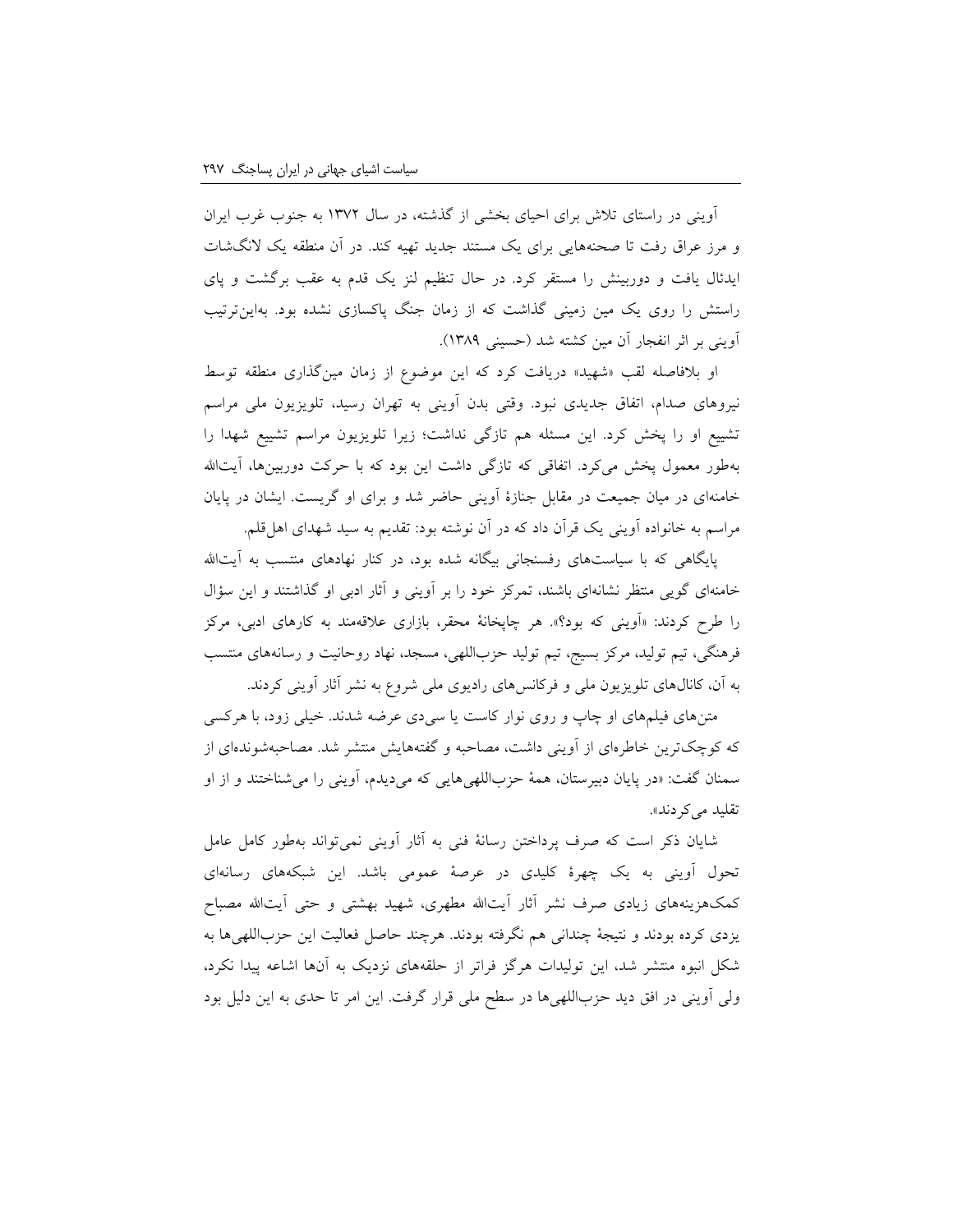که واژههای آوینی از طریق اشیای عمومی موجود منتشر شد که وی دربارۀ آنها سخن میگفت، اما این فرایند از چه قرار بود؟

مهدی، یکی از مصاحبهشوندگان حزباللهی این پژوهش، دربارۀ خودش گفت که فقط به خدا متکی نبود. مهدی خدا را دوست داشت و این خدا چندان زاییدۀ خیال مهدی نبود، بلکه بیشتر از طریق اشیائی مانند تصویر عمویش تداعی میشد. عموی وی در سالهای اولیۀ جنگ عراق کشته شده و در خانۀ مهدی چهرهای اسطورهای بود. وقتی مهدی نمازش را تند میخواند، مادرش میپرسید: »عمو حسامت این نماز تند رو قبول دارد؟«. چند سال بعد وقتی مهدی تقاضای همان کفش آدیداسی را کرد که پسرخالهاش میپوشید، عمهاش گفت: »عموی تو بهخاطر خدا و اسالم و انقالب خودش را فدا کرده و این همان ایثاری است که او از تو انتظار دارد» (تأکیدها افزوده شده) و وقتی که مهدی در شب فارغ|لتحصیلی از یک غذای سیبزمینی دار بهجای خورشت با گوشت شکایت کرد، مادربزرگش گفت »عمو حسامت زندگیاش را بهخاطر عدالت و امام خمینی داده است، نه اینکه تو از غذا شکایت کنی» (تأکیدها افزوده شده). اشیا و کلمات درهمتنیده شده بودند. خدا، خوراک سیبزمینی، اسالم، انقالب، امام خمینی، ایثار، جمهوری اسالمی، کفش ایرانی، عدالت و عمو حسام همگی بخشی از یک بستۀ عینی- انتزاعی بودند که در آن حمله به یکی، بهمعنای حمله به دیگری بود.

زمانی که محمد خاتمی اصالحطلب، وارد رقابت انتخاباتی شد، مهدی دبیرستانی بود. مهدی اینطور توضیح داد: »چرا از خاتمی متنفرم؛ زیرا غیرمسلمانها حامی او هستند. وقتی میگویم غیرمسلمان، منظورم مردمی است که سیدی (موسیقی) گوش میدهند یا مردمی که زکات نمیدهند و به جمهوری اسالمی اعتقاد ندارند. وقتی از خاتمی متنفر شدم که دیدم طرفداران زن او جینهای تنگ ]گران خارجی[ میپوشند و آستینشان را باال میزنند و بدنهایشان را در ماشینهای ]گرانقیمت[ خود به نمایش میگذارند. از خاتمی متنفر بودم؛ زیرا بسیاری از حامیانش عمل جراحی زیبایی ]گرانقیمت روی بینی[ انجام دادهاند. از خاتمی متنفر بودم؛ زیرا حتی مردم مذهبی که او را دوست داشتند، از آن دسته روشنفکرانی بودند که همیشه در کافیشاپها ]در حال نوشیدن قهوۀ باکیفیت[ دربارۀ آزادی حرف میزنند. این کلمه دیوانهام میکرد؛ زیرا برایم روشن شده بود که آزادی، حق و اسب تروآ برای تخریب دین است«.

نکتۀ جالب توجه این است که واژۀ غیرمسلمان چند مدلول مادی معین نظیر سی دی، بینیهای عملکرده، جینهای تنگ خارجی، ماشینهای گرانقیمت خارجی، قهوۀ وارداتی و...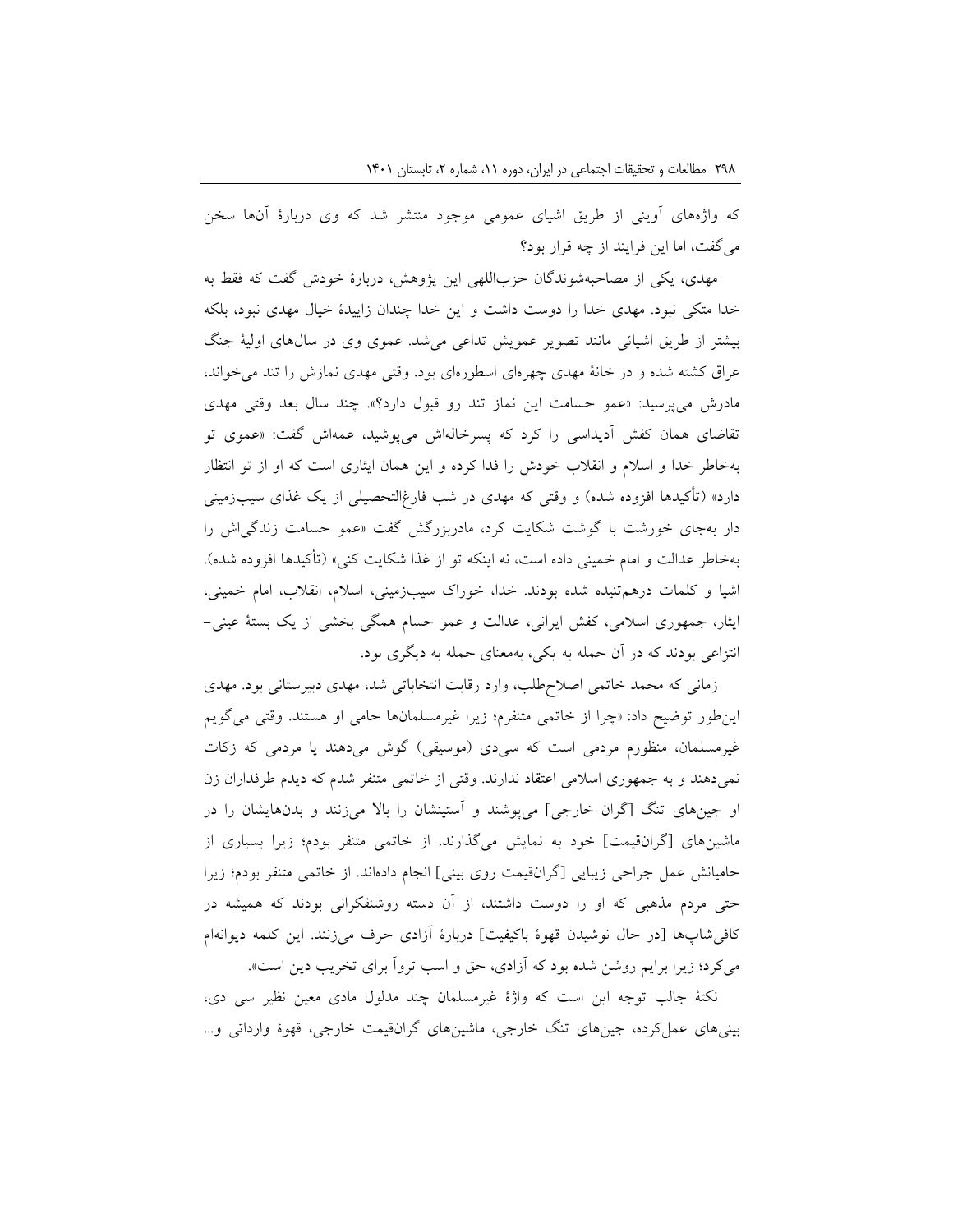دارد. اگر به مدلولهای مادی واژههای حزباللهی مهدی نگاه کنیم، مشکل بتوان بین غیرمسلمان و قشر مرفه تفکیک قائل شد. به بیان دیگر، خاتمی بهعنوان یک روحانی شیعه و سروش بهعنوان روشنفکر برجستۀ اصالحات، برای مهدی مترادف یکسری اشیای نامتقارن هستند.

این امر محدود به مهدی نیست. بسیاری از مقاالت پرمخاطب آوینی که امروزه بهصورت کتاب منتشر میشوند با توزیع نابرابر منابع در ایران سر همسویی دارند )آوینی، ،13۷2 ب 13۷1 و الف13۷1 (. آوینی و همفکرانش از جمله مهدی نصیری، روزنامهنگار، به جنگ نابرابریهای مادی ملموس در تهران رفتند. آوینی بر فیلمهایی متمرکز شد که در دورۀ رفسنجانی تولید میشدند؛ فیلمهایی که خانههای لوکس، ماشینهای گرانقیمت، کافیشاپها، دماغهای عملی و لباسهای خارجی را نشان میدادند )13۷0-13۷۶(. یک مصاحبهشونده از جنوب تهران گفت: «برخلاف کتابهای آیتالله مطهری، شهید بهشتی و حتی آیتالله مصباح یزدی که نمیتوانستیم با آن ارتباط برقرار کنیم، آوینی دربارۀ فیلمهایی حرف میزد که دیده بودیم«. مصاحبهشوندۀ دیگری از جنوب تهران اظهار داشت: »میدانستم که باید از کسانی مانند بهرام بیضایی ]فیلمساز اصالحطلب[ بدم بیاید، ولی علت آن را نمیدانستم و آوینی به ما فهماند که دلیلش سبک زندگی غربی بود که ترویج آنها میکردند«.

کلمات ایثار، عدالت و وظیفه که در خانوادۀ مهدی مطرح میشد، واژههایی بودند که آوینی در نقد زندگی غربی بهکار میبرد. این کلمات به نشانۀ عدم تقارن در اشیای عمومی تبدیل شدند: ماشینهای خارجی تهویهدار در مقابل ماشینهای بیکیفیت ایرانی، لباسهای خارجی در مقابل لباسهای ایرانی، میز ناهارخوری در مقابل سفرۀ سنتی کف زمین و غذاهای گوشتی در مقابل غذاهای سیبزمینیدار. عدالت بهعنوان واژۀ آوینی، بهدلیل اینکه بهدنبال رفع این ناهماهنگی میان اشیای عمومی بود، تا حدی در میان این اقشار رواج یافت )13۷2(. ایثار نیز تا اندازهای بهعلت نامتقارنی اشیا، به افواه عمومی برگشت و در نتیجۀ آن، حزباللهیها مکلف بودند با انقالبیماندن و سرباز امامبودن ایثار کنند؛ اگرچه انقالب بهخاطر خارجیها و اشیای نامتقارن دچار خلل شده بود )آوینی، ،13۷2 ب 13۷1 و الف13۷1(.

با اینکه در دهۀ 13۶0 واژههایی مانند ایثار بهمعنای کشتهشدن در میدان جنگ با صدام بود، اکنون در دهۀ 13۷0 به همزیستی با اشیای مصرفی نامتقارن هم اطالق میشد یا اگر در دهۀ 13۶0 واژۀ عدالت دربارۀ انتقام از صدام معنی میشد، حاال به کاهش شکاف در توزیع اشیای نامتقارن نیز اشاره داشت. اگر در دهۀ 13۶0 حق و باطل به امام خمینی و صدام داللت داشت،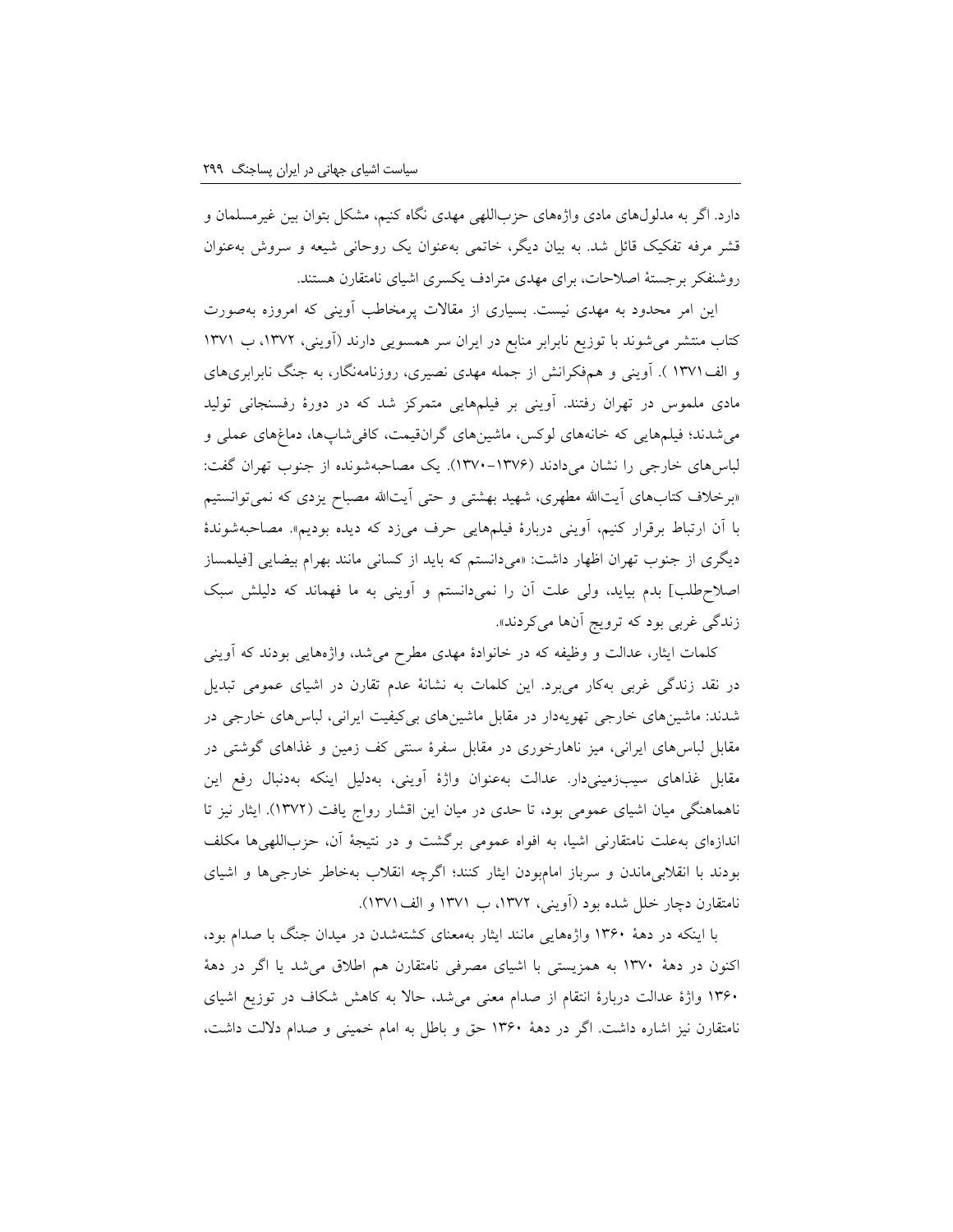اکنون به زنانی که حجاب سختگیرانه و زنانی که جین ایتالیایی تنگ میپوشند، اطالق میشد. واژههای قدیمی حزباللهیها اشیای جدیدی یافته بودند که میتوانستند دربارۀ آنها سخن بگویند و از طریق آنها اشاعه یابند.

سبک آوینی (مدل مو، لباس، بیان، نوشتار و...) علاوهبر بازسازی این واژهها، سبب ایجاد جماعت حزباللهی جدیدی شد. پوشش آوینی شامل شلوارهای ایرانی، پیراهنهای نخی تکرنگ، کفشهای ایرانی، چفیۀ فلسطینی و موی ساده بود؛ بهطوریکه میتوان گفت اگر تصاویر آوینی در شبکههای حزباللهی راه مییافت و منتشر میشد، تا حدی به این دلیل بود که این تصاویر الگوی مصرفی را نشان میدادند که در میان تودههای فقیر حزباللهی در جنوب شهر تهران رایج بود.

انتشار تصاویر آوینی، سبک حزباللهی را بیشتر ترویج داد. یک مصاحبهشوندۀ زن حزباللهی که در دهۀ 13۷0 دانشجوی دانشگاه تهران بود، گفت: »دانشجویان کمونیست تصاویری از چهگوارا روی دفترشان داشتند و بعضیها کاله معروف او را سر میگذاشتند. اصالحطلبها ریش مدلدار و لباسهای شیک نظیر پیراهنهای دکمهدار و سویشرتهای پولو میپوشیدند، اما پسرهای حزباللهی تصویر بزرگی از آوینی در دفتر کارشان داشتند؛ چفیۀ فلسطینی میپوشیدند و زمستانها ژاکت قهوهای آوینی به تن میکردند». نسل جدید حزباللهیها که بعد از انقالب متولد شده بودند، خود را شبیه آوینی میکردند؛ درست مانند او لباس میپوشیدند )پیراهنهای دکمهدار ایرانی روی شلوار( و چفیه را همان مدل که او میبست، میبستند، -چفیه در خط مقدم جبهه در زمان جنگ عراق رایج بود- ولی آوینی بود که آن را به تهران آورد. حتی آیتالله خامنهای کمی بعد از مرگ آوینی چفیه گذاشت و دیگر بدون آن دیده نشد. این شیوۀ جدیدبودن، این جهان عینی-انتزاعی که آوینی سخنگوی آن بود، میتوان نسل دوم حزباللهی ها نامید.

بنابراین جهانیسازی اشیای عمومی روزمره سبب شکلگیری دو شیوۀ زندگی متفاوت شامل اصالحطلب و نسل دوم حزباللهی شد. -دو هستۀ متکامل تحت سیطرۀ اشیای نامتقارن و سیستمهای ارجاع متضاد- از یک سو، واژههای لیبرال مانند آزادی، تکثر و حقوق از طریق اشیای وارداتی جدیدی که به آنها ارجاع میدادند، شروع به گسترش کردند و از سویی دیگر، زبان شهادت با واژههایی نظیر ایثار، وظیفه و عدالت مرجعهای جدیدی دربارۀ عدم تقارن اشیای عمومی روزمره یافتند و پیامد آن، جایگزینی سریع دالها و تکثر متداوم معنا بود.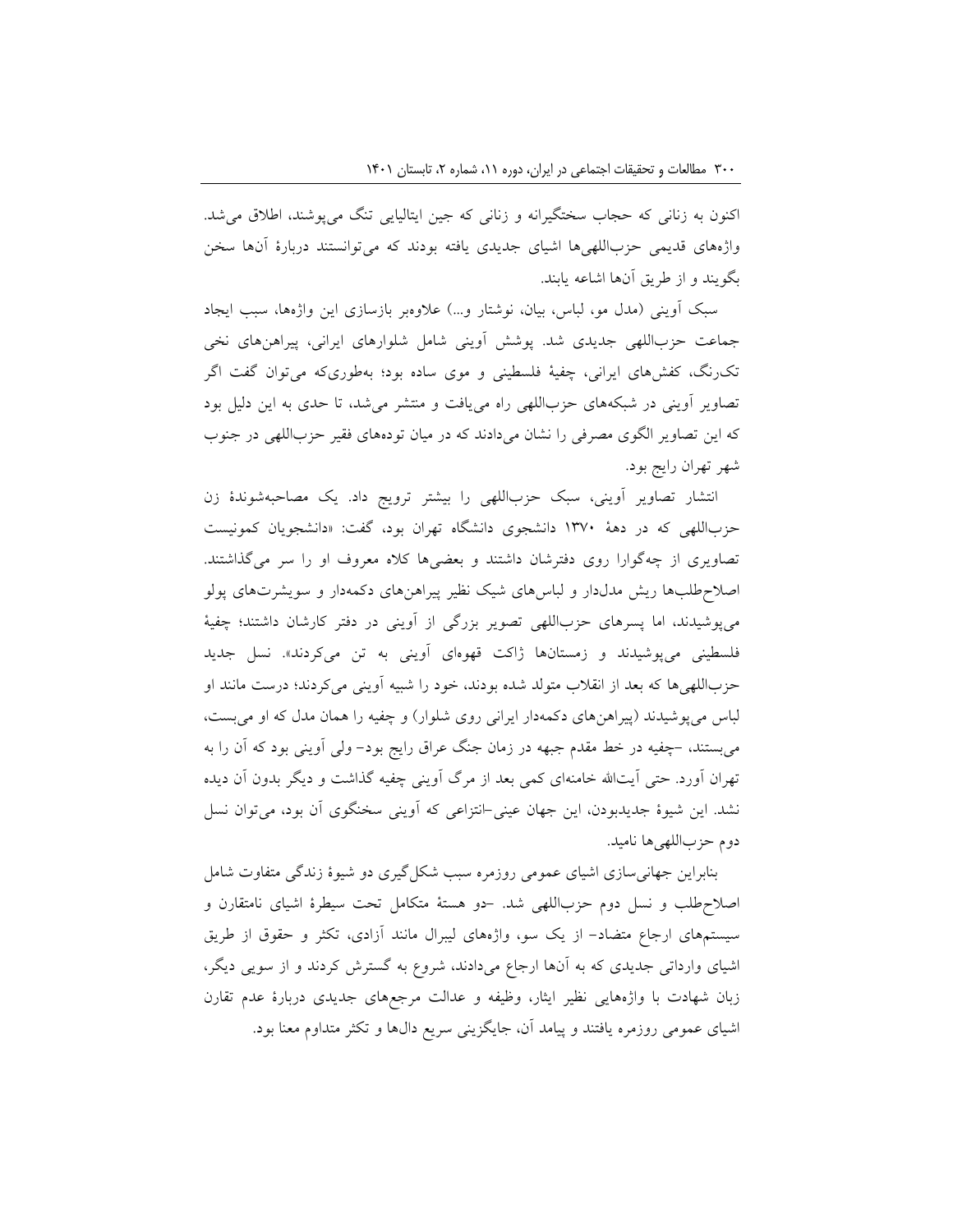درنتیجۀ این فرایند، روابط پیشین بین واژهها و مرجعهای مادی آنها را سست و امکان جایگزینی دالها در سطح بیشمار مدلول را با سرعت زیادی فراهم کرد؛ بهگونهایکه فرهنگ شهادت که در دهۀ 13۶0 در ایران رایج بود، بهسرعت رنگ باخت.

# **بحث و نتیجهگیری**

در این مقاله محدودیتهای مطالعات فرهنگی سیاست در تهران دهۀ 13۷0 و تأکید آنها بر حیطههای سوژه و تجمیعات اجتماعی را بررسی کردیم. کشف روابط مستقیم بین اشیا و گفتمانهای سیاسی، نشان داد جهانیسازی اشیا چه محوریتی در ایجاد شکل جدیدی از سیاست در تهران بین 13۶۸ و 13۷۶ داشت. بدینمنظور روی اشیا بهعنوان رسانههای متمایزی تمرکز کردیم که میتوانند از طریق مادیت خود، احتماالت سیاسی خاص، سیستمهای داللتی جایگزین و زمینههای معنایی مشترک و رقیب خلق کنند.

این مقاله بهطور خاص نشان داد گفتمان لیبرال اصالحات منضم در واژههایی نظیر آزادی و تکثر، درمورد اشیای خارجی که به آنها ارجاع میدادند و از طریق آنها جان گرفتند، پدید آمد. برعکس، گفتمان موسوم به حزباللهی منضم در واژههایی نظیر ایثار و عدالت، درمورد همان اشیای نامتقارنی به شکل جدید خود دست یافت که بخشهای مهمی از جمعیت محروم به آن دسترسی نداشتند؛ بنابراین گفتمانهای اصالحات و حزباللهی در کنار اشیائی که آنها را پدید آوردند، سبب ظهور دو جماعت و سبک زندگی متفاوت شدند که نهتنها با ایدههای متفاوت، بلکه با اشیای جهانی نامتفارن از هم متمایز میشدند.

در پرتو این چشماندازها، باید زمینههای نظری رویکردهای فرهنگی و مادهباور به فهم سیاسی را بازنگری کرد. صرف تمرکز بر گفتمانها و زبان برای سخنگفتن از تغییر سیاسی کفایت نمیکند؛ زیرا ما نمیتوانیم بهدرستی بفهمیم که چگونه متن و زبان در فهممان دخالت میکنند؛ مگر اینکه پیش از آن تحلیل کنیم که آنها به چه اشیای مادی ارجاع میدهند و در چه شبکهای از اشیا گردش دارند. درعینحال، رویکرد مادهباور صرف به سیاست نیز کفایت نمیکند؛ چرا که صرفاً در پی آن است که نشان دهد چگونه حسها یا حرکت چیزها یک تصویر معین را پدید میآورند. فیالواقع، مادیت، زبان و سیاست بهگونهای درهمتنیده شدهاند که فروکاست هریک از آنها، معادل فروکاست آن دو دیگر نیز هست. درنهایت این مطالعه با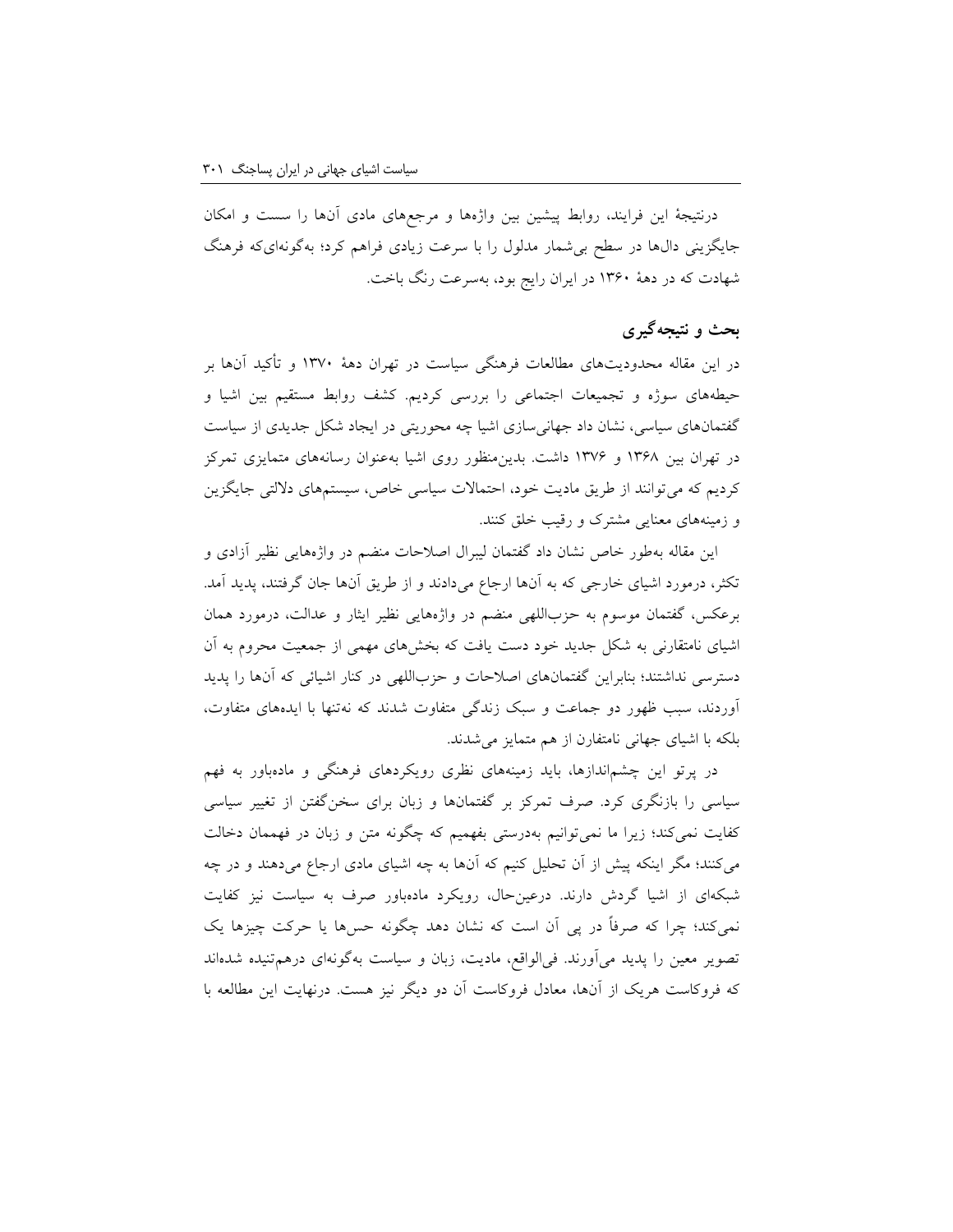تمرکز بر مناسبات میان مادیت، زبان و سیاست، نشان داد چگونه تنظیمات اشیای مادی روزمرۀ پیرامون ما حوزههای فهمپذیری سیاسی ما را ایجاد میکنند.

#### **منابع**

- آوینی، مرتضی )13۶2(، روایت فتح، گروه دفاع مقدس، سیمای جمهوری اسالمی ایران، شبکۀ یک.
- آوینی، مرتضی )13۶۸(، »راه ما در فراسوی قواعد رایج در سینمای تجربی وجود دارد«، **ماهنامۀ سوره،** شمارۀ ۵: ۳۸-۴۰.
	- آوینی، مرتضی (۱۳۷۱الف)، «اسلامت یا جمهوریت»**، ماهنامۀ سوره**، شمارۀ ۱: ۴–۱۱.
	- آوینی، مرتضی )13۷1ب(، »چرا روشنفکران مورد اعتماد هستند؟«، **ماهنامۀ سوره**، شمارۀ :1 .۹-4
		- آوینی، مرتضی )13۷2الف(، »منشور تجدید عهد هنر«، **ماهنامۀ سوره**، شمارۀ :1 .4۷-40
- اباذری، یوسفعلی و آرمان ذاکری )13۹۸(، **سه دهه همنشینی دین و نئولیبرالیسم در ایران**، تهران: نقد سیاسی.
	- حسینی، مجید )13۸۹(، **تحول فرهنگ سیاسی در سینمای ایران**، رسالۀ دکتری، دانشگاه تهران.
	- حسینی، مجید )13۸۹(. **تن دال: تحول فرهنگ سیاسی در سینمای ایران**، تهران: رخداد نو.
		- کاشی، محمدجواد )13۸1(، **جادوی گفتار**، تهران: مؤسسۀ فرهنگی پویان.
		- کاشی، محمد جواد )13۸۹(، **انقالب و اتوبیوگرافی**، تهران: دستنوشته.
- Arjomand, S. (1999), *After Khomeini: Iran under his successors*, Oxford: Oxford University Press.
- Bayat, A. (2007), **Making Islam democratic: social movements and the post-Islamist turn**, Stanford: Stanford University Press.
- Behrouzan, O. (2016), **Prozak Diaries: psychiatry and generational memory in Iran**, Stanford: Stanford University Press.
- Doostdar, A. (2018), **The Iranian metaphysical: explorations in science, Islam, and the uncanny***,* Princeton: Princeton University Press.
- Nomani, F., & Behdad, S. (2006), **Class and labor in Iran**, Syracuse, NY: Syracuse University Press.
- Osanloo, A. (2009), **The politics of women's rights in Iran**, Princeton: Princeton University Press.
- Roseneil, S. (2015), "The Vicissitudes of Postcolonial Citizenship and Belonging in Late Liberalism" In **Psychosocial imaginaries: perspectives on temporality, subjectivities and acticism**, edited by Stephen Frosh, Basingstoek, UK: Palgrave Macmillan, 145-185.
- Sefat, K. (2020), "Things and terms: relations between materiality, language, and politics in post-revolutionary Iran", **International political sociology**, No. 2: 175-195.
- Thompson, J. B. (1990), **Ideology and modern culture: critical social theory in the era of mass communication**, Stanford: Stanford University Press.
- Trentmann, F. (2016), **Empire of things: how we became a world of consumers, from the fifteenth century to the twenty-first**, London: Penguin Books.